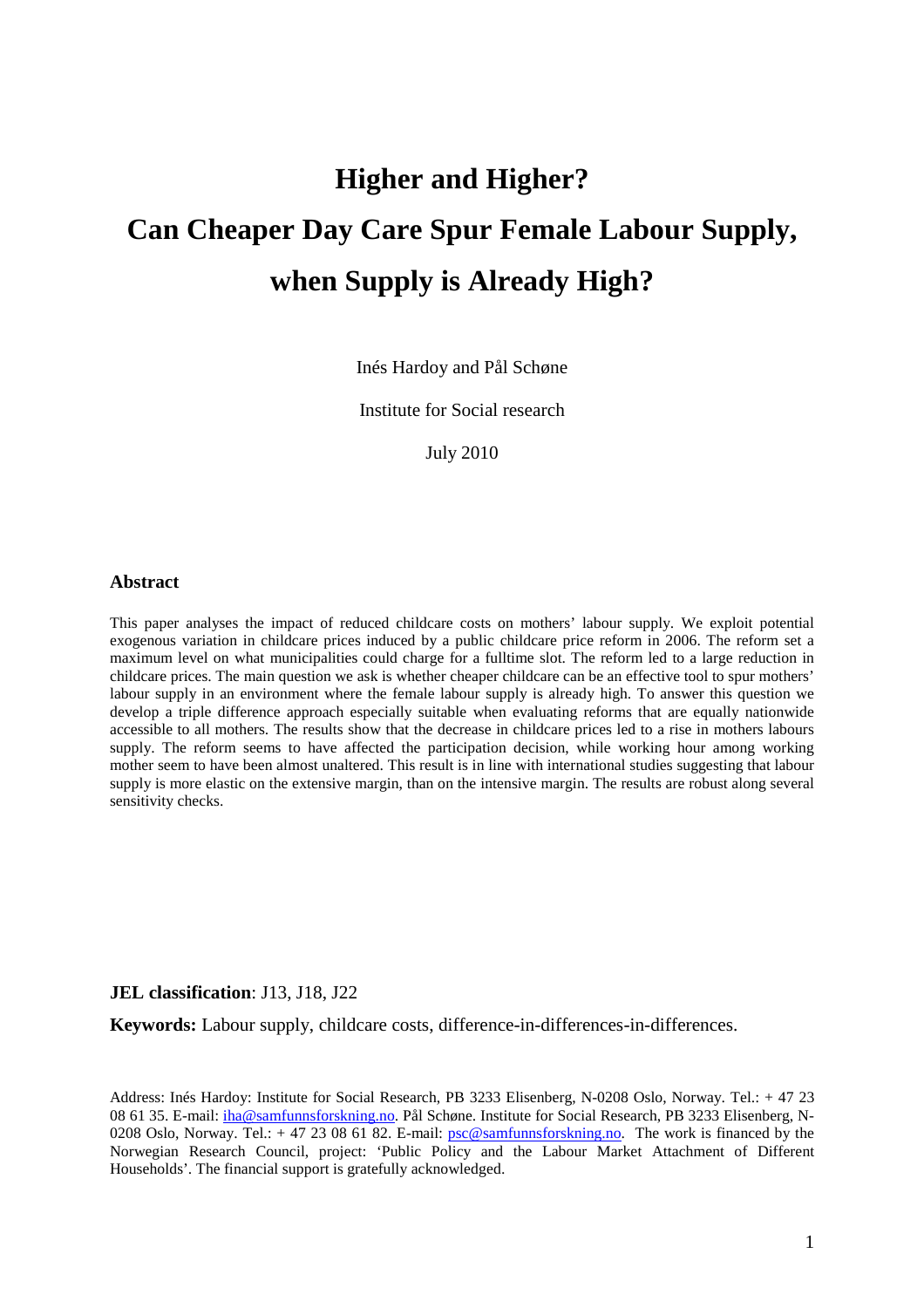# **1. Introduction and background**

In an international context, Norway stands out as a country with an ambitious and generous public family policy OECD 2009). Subsidised childcare is one important part of this policy. Through subsidised childcare the ambition is to meet two goals: to supply parents with small children childcare of high quality at reduced costs, and to enable parents with small children to reconcile care and employment-related tasks.

 The modern public family policy for childcare facilities started in the mid 1970's, with a rapid expansion of the number of childcare slots. From 1975 till 1985 the childcare coverage rate increased from approximately 10 per cent till approximately 40 per cent. During the same period the employment level of women increased considerably, from approximately 40 per cent to approximately 73 per cent in 1985, and further to approximately 83 per cent in 2008, and almost on par with men (88 per cent). In an international context the female labour market participation rate is very high in Norway. Together with Denmark and Sweden Norway has the highest female employment rate in the OECD area (OECD 2008).

 The main question we ask in this paper is whether reduced childcare costs in such an environment –where female labour supply is already high - is an effective tool for increasing labour supply among mothers even further. To answer this question we exploit exogenous variation in the eligibility to reduced child care costs introduced by the introduction of public policy. Historically, municipalities in Norway have been free to set their own prices. This created in a large between municipality variations in prices. Partly as a consequence of the large variation in prices and the political ambition to decrease childcare costs for all, an important childcare reform was introduce in 2003 (Innst. S. nr. 50). The reform had two main objectives: to reduce childcare prices and to increase child care coverage. The price reform were introduced in two steps: in April 2004 a cap on the price the municipality could charge parents was set to 2750 Norwegian kroner (NOK) per month for a full time slot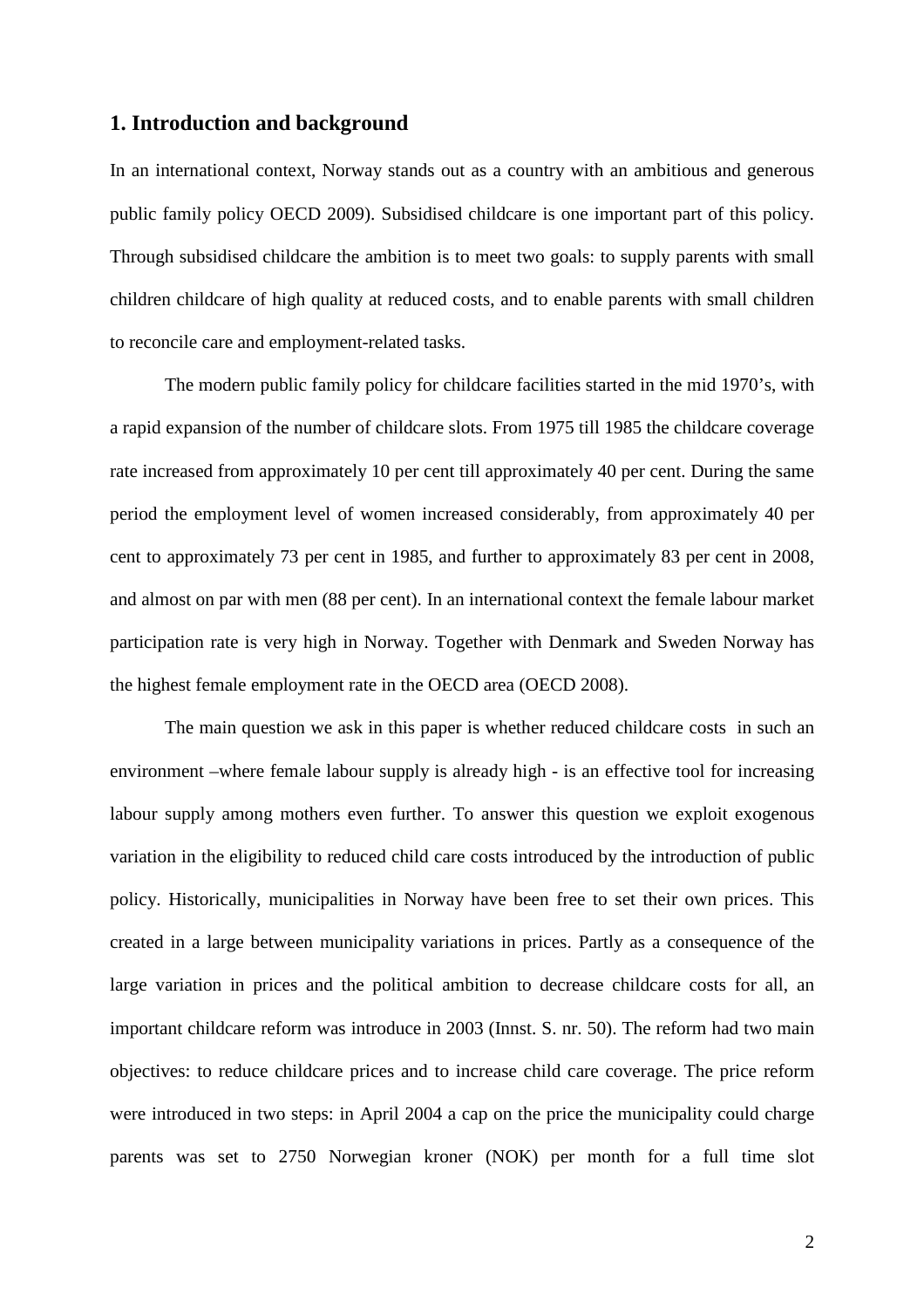(approximately 340 Euro). From January 2006, the cap was further reduced to 2250 NOK per month for a full-time slot. An integrated part of the reform was that the local governments were to improve child care coverage such that all families that wanted a childcare slot should be offered one. The combined result of the reform was a fall in childcare costs and a rise in capacity. $1$ 

There is a substantial economic literature that have analysed the importance of childcare costs on female labour supply (see for example, Blau and Robbins 1988, Ribar 1992; Connelly 1992, Averett et al. 1997, Connelly and Kimmel 2000, Blau and Tekin 2001, Gelbach 2002, Blau 2003, Baker et al. 2005, Schlosser 2006, Piketty 2005, and Lefebvre and Merrigan 2008). Despite the large number of analyses, there is considerable uncertainty about the magnitude of the maternal employment with respect to the price of child care (Blau 2003, Balu and Currie 2006). Blau (2003) concludes that one important reason for the large difference in results is differences in methodology and econometric modelling. One key problem identified in Blau (2003) is the use of household expenditure in day care when analysing the importance of child care costs. Even though several studies use selection corrected models, the identification is based on exclusion restrictions that can be questioned. Our "answer" to this critique is to use a natural experiment approach and exploit potentially exogenous variation in the eligibility to reduced child care costs.

Regarding studies using a natural experiment set-up, some recent studies are particularly relevant. Berger and Black (1992) analyse the impact of childcare subsidies on the labour supply of low-income mothers in the U.S. They find that single mothers that received subsidy were more likely to be employed. Subsidies did not seem to have an impact

 $\overline{a}$ 

 $<sup>1</sup>$  Initially, the reform was set up in a even more ambitious manner. The cap should be set to 2500 NOK by May</sup> 2004, and reduced further to 1500 NOK in 2005. Full coverage rate should be met during 2005. Public economic constraints and dispute over the timing of capacity rise versus price decrease hampered the process. In addition, the four parties that agreed on the reform were not part of the government at the time, and the government (which was a minority government) had as its goal to ensure a high capacity before prices were reduced to the full, and even though the capacity increased considerable from 2003 and onwards it did not quit reach up to the speed that was intended.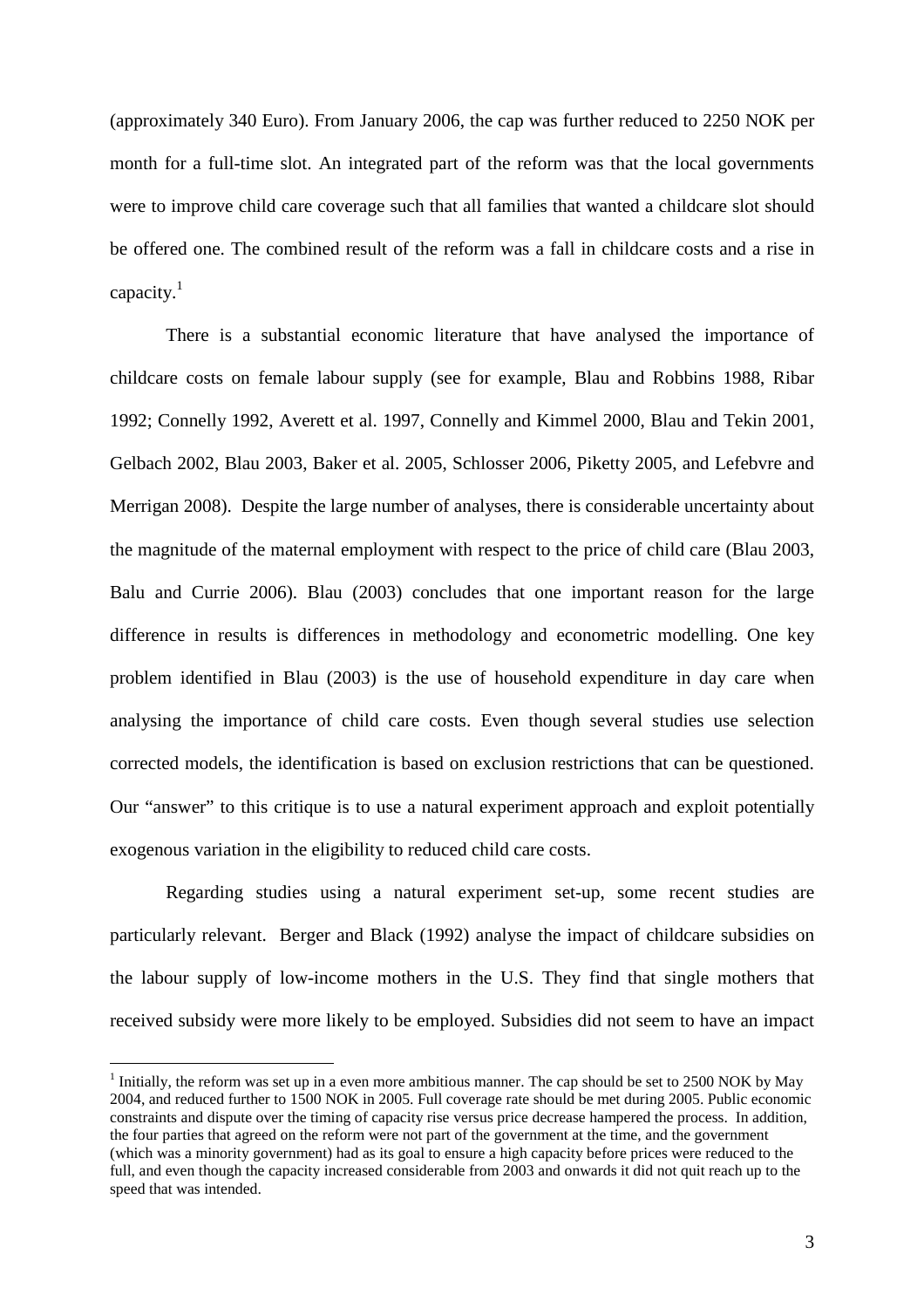on hours worked. Baker et al. (2008) analyse the introduction of a subsidized universallyaccessible childcare in Quebec in the late 1990s on mothers' labour supply. They find the labour supply effect to be highly significant. Lefebvre and Merrigan (2008) exploit the same natural experiment in the province of Québec in Canada to analyse the impact of reduced childcare costs on mothers' labour supply. The results show that the policy had a large impact on labour market participation of mothers with preschool children. Schlosser (2006) uses Israeli data to analyse the impact of free public preschool for children aged 3 and 4 on Arab mothers' labour supply and fertility. Regarding labour supply she finds that as a result of the reform Arab mothers labour supply increased sharply. In a study from France, Piketty (2005) analyses the impact of parental home care allowance for mothers giving birth to a third child who also decide to interrupt work (full-time or part-time) for up to three years. In 1994, the programme was extended to mothers giving birth to second child. The results show that for a second child born after July 1994, labour market participation of eligible mothers fell by between 11 and 19 per cent. Lundin et al. (2008) use a difference-in-differences regression matching estimator to evaluate the effect on female labour supply of a childcare price reform introduced in 2002, whereby a cap on childcare prices depending on family type. The analyses show no effect of the reduced childcare prices on labour supply, something which is interpreted as a suggesting that in a well developed and highly subsidised childcare system, further reductions seem to have a insignificant impact. Finally, Havnes and Mogstad (2009) use Norwegian data and analyse the impact of a large expansion in child care coverage in Norway in the 1970's on maternal employment of mothers. The group under study is mothers of children aged 3 to 6. Using a difference-in-differences approach they find no effect of the increased capacity on maternal employment. The results suggest that the new subsidized child care crowds out informal child care arrangements.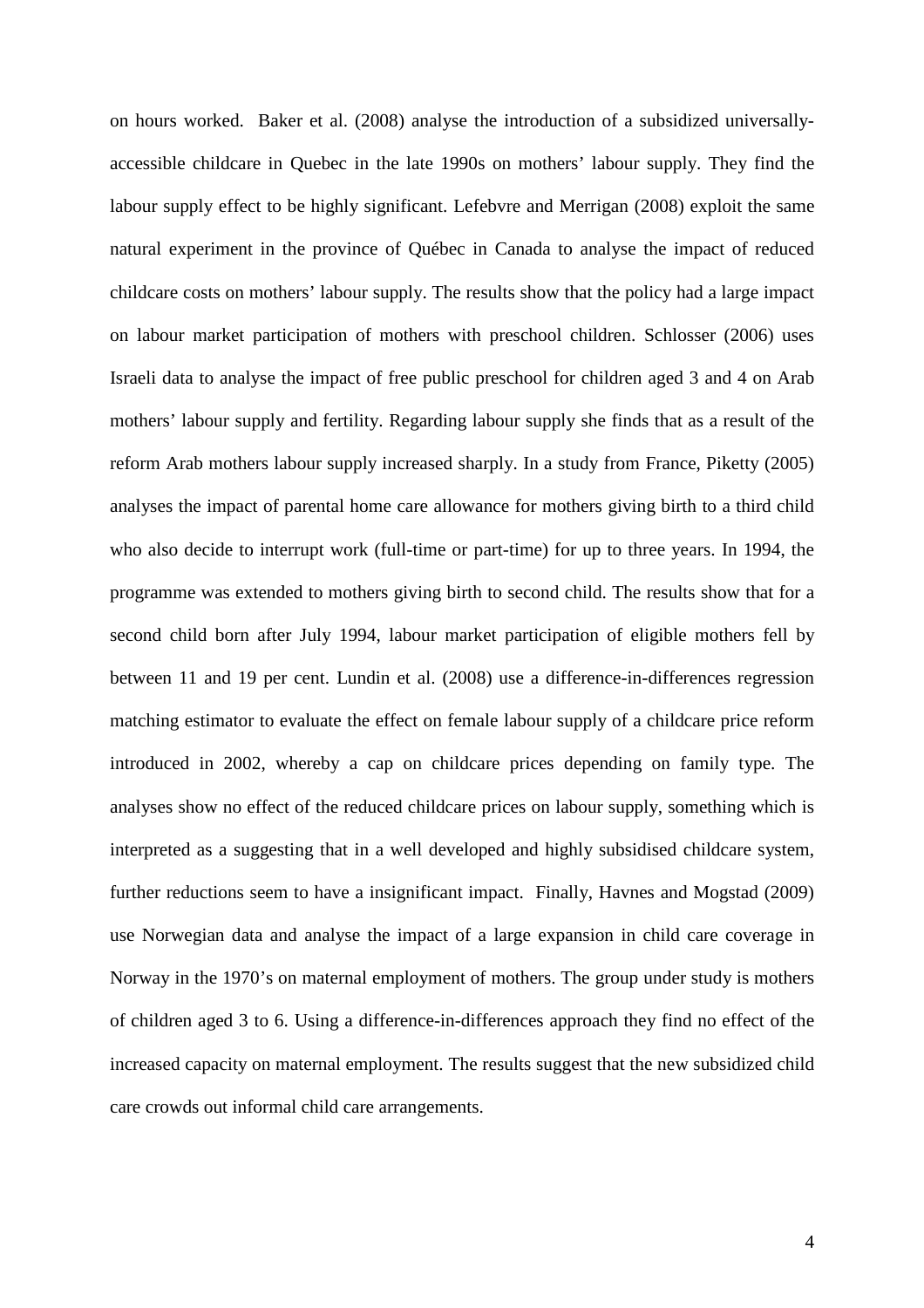We contribute to this literature in several ways. Firstly, we procure further evidence on the relationship between childcare costs and labour supply exploiting a unique natural experiment generated from a public family reform which enables to identify the impact of the reform. Secondly, we use high quality panel register data with consistent information across a set of different data sets expected to increase the reliability of results. The panel data covers several years enabling us to perform tests for possible different pre-reform trends. A test that Meyer (1995) stresses as a very important one. Thirdly, we present evidence from a labour market environment where the labour market participation rate of women is already very high and for that reason believed to be more difficult to influence. Even though European evidence on the impact of childcare costs exists, the field is still dominated by studies from US and Canada. More studies from European countries characterised by a different institutional and family policy set up is needed. Together with Sweden and Denmark Norway rank on top among the OECD countries (OECD 2008). A question we ask in this paper is whether reduced childcare costs in such an environment can be an effective tool to spur female labour supply even higher. Finally, we use a triple difference DDD approach, which is very suitable when evaluating the effects of reform in countries where most reforms are nation wide as equally accessible for all.

Our econometric results support the hypothesis that reduced prices of child care slots has a positive impact on mothers' labour supply, as measured by their labour market participation. The size of the effect is in the range of 3-4 percentage points, or approximately 5 per cent. We find only small effects on hours worked, given participation. This result is in line with results suggesting that that stimulating economic incentives through reduced child care prices is more effective on the intensive margin (see e.g. Berger and Black 1992).

Prior to the reform Kornstad and Thoresen (2007) used a micro based simulation model and predicted that the reform would lead to an increase in mothers' labour supply of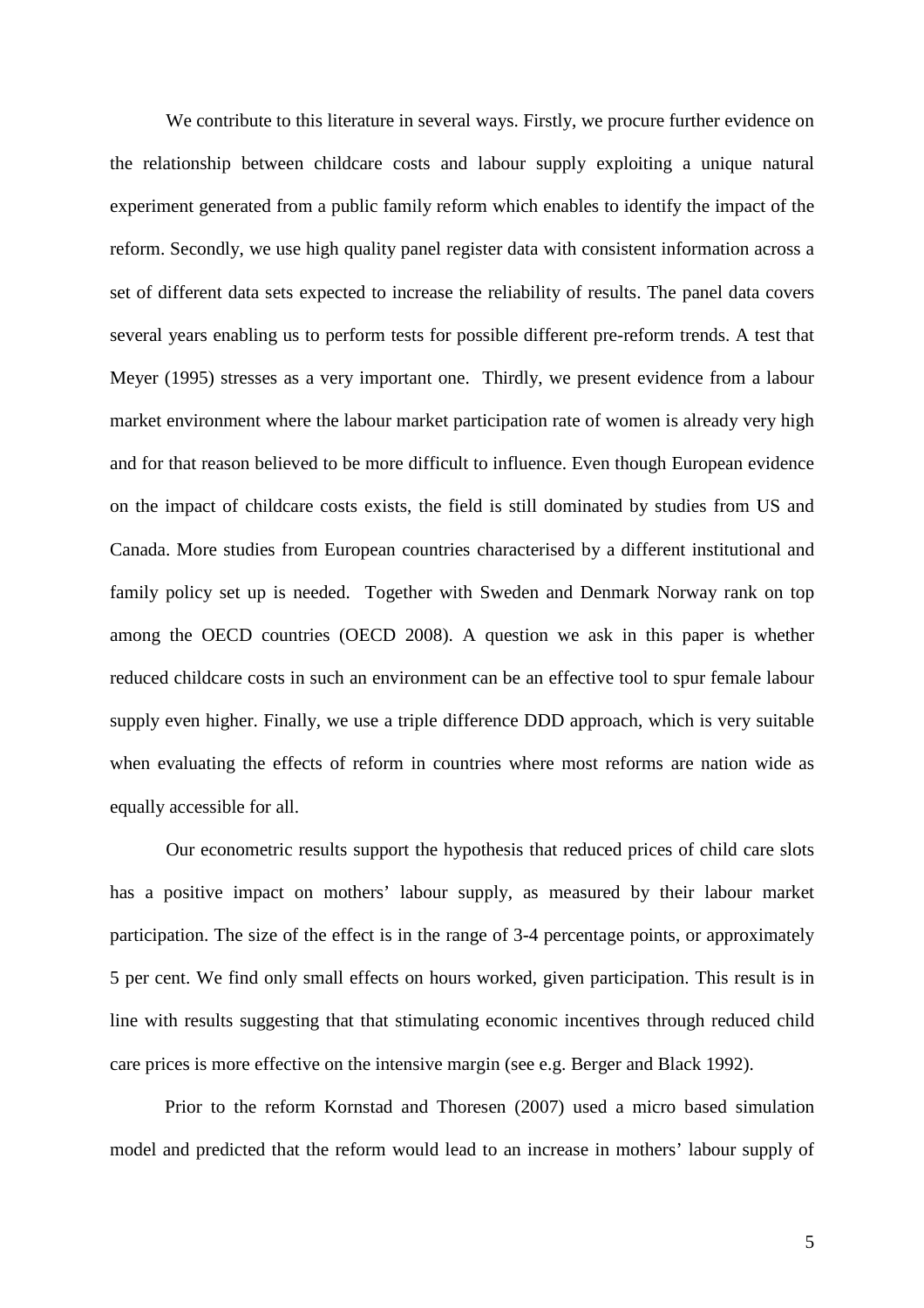approximately 8 per cent. We present results that are on the lower bound of this prediction. There are at least two possible explanations to this discrepancy: First, our study is based on realised choices, rather than expected choices. Secondly, the prediction in Kornstad and Thoresen (2007) are based on the initial proclaimed political reform which involved a maximum price of 1500 NOK and full coverage by 2005, i.e. a much more ambitious reform

The paper proceeds as follows. The next section contains a presentation of public childcare policy in Norway in general, and the childcare policy in particular. Section 3 presents the data, the sample and the variables. Section 4 presents the methods and the identification strategy. Section 5 presents the results, and section 6 concludes.

# **2. Publicly provided child care and the reform**

#### *2.1 The reform*

Norway has a tradition of having rather generous family policy programmes. Long paid parental leaves and subsidised child care facilities are two important examples of such generosity. Since 1993, all working parents in Norway are entitled to 52 weeks' parental leave with 80 per cent wage compensation (alternatively 42 weeks with full compensation). To be entitled to parental leave the mother has to have worked at least 6 of the last 10 months. To increase the involvement of fathers in household responsibilities, an amendment in 1993 entitled four weeks' of the parental leave exclusively for the fathers. These weeks are not transferable to the mother which means that they are lost if the father does not use them.

Common for most of the family programmes is that they aim to improve work incentives for parents (see e.g. Rønsen and Sundstrøm 1996). The generous parental leave schemes have, for instance, payments tied to previous employment and guarantee return to your old job after the leave. Such a system gives young women incentives to start their labour market career before giving birth and starting a family. This, in turn, may give them a stronger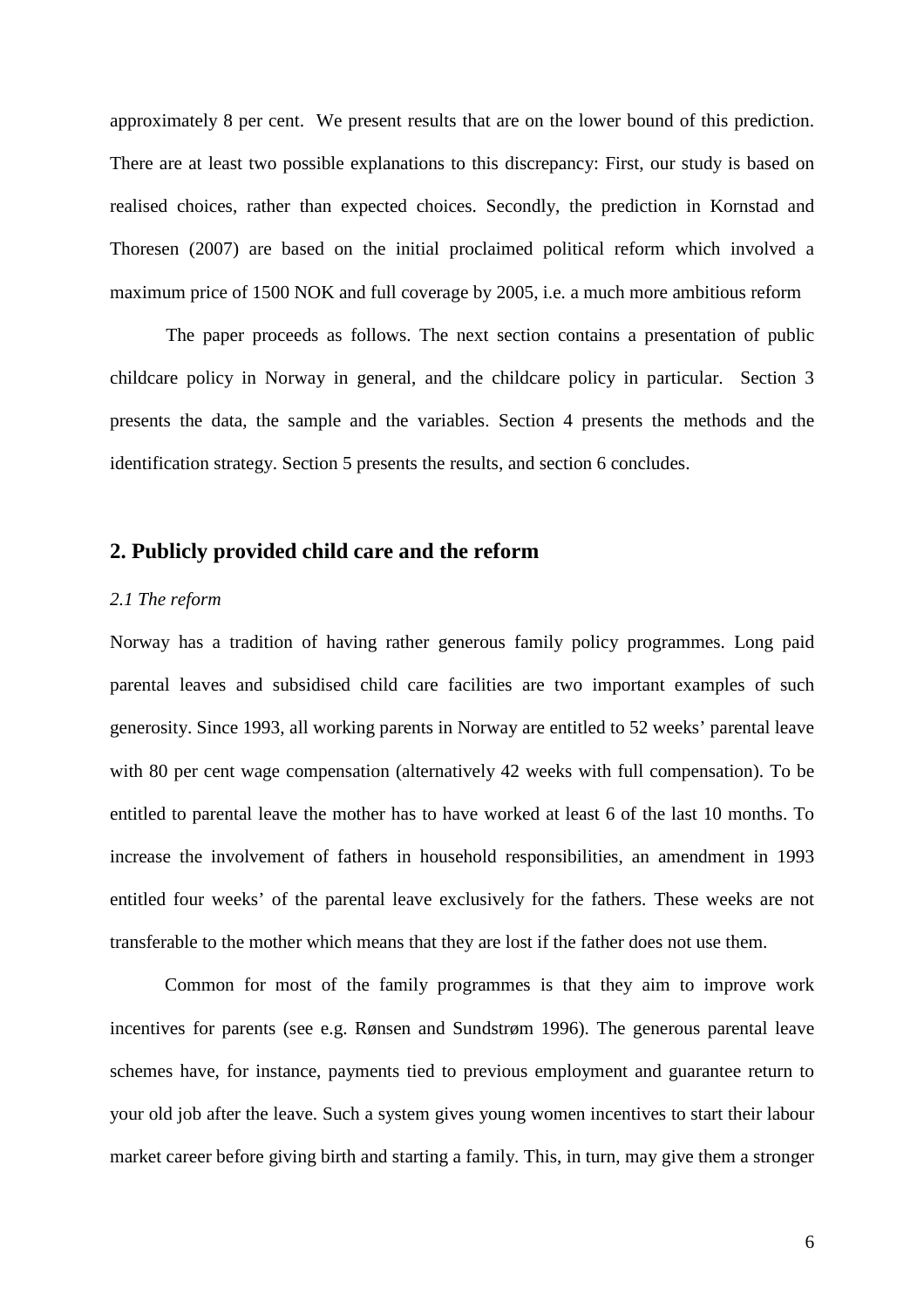attachment to the labour market and a specific job, and ease their later re-entry into the labour market.

Child day-care centres in Norway are publicly or privately owned. As long as they are publicly approved, however, both types receive public subsidies. Roughly 50 per cent of the market consists of private day-care centres. The costs of a publicly approved day-care centre are shared between the state, the municipality and the parents. Historically, subsidised child care has been rationed in Norway, mainly due to economic shortfalls in the local municipalities. However, the coverage rate has increased considerably during the last two decades, with a remarkable lift after the shift of the millennium. The increase in the coverage rate together with the reduction in childcare prices were the main goals of the so-called "Child day-care centre agreement ("Barnehageforliket") reached in spring 2003, by broad political consensus (Innst. S. nr. 50200-2003). The idea was that neither private economic conditions nor lack of day-care slots should prevent families from using formal child care, hence increasing the families' freedom of choice regarding child care mode.

Regarding reduced childcare prices the first cap of 2750 NOK (approximately 340 Euro) per month for a full time slot was set in April 2004. From January 2006, the cap was further adjusted to 2250 NOK per month for a full-time slot. Parallel to these reductions in day-care prices there was a large increase in the capacity of day-care slots. This was due to the second part of the reform which imposed all municipalities to offer day-care slots to all parents with children in age range 1-5 that wanted one. Figure 2.1 shows the development in coverage rate for 1-2 years olds and 3-5 year olds in the period 1999-2007.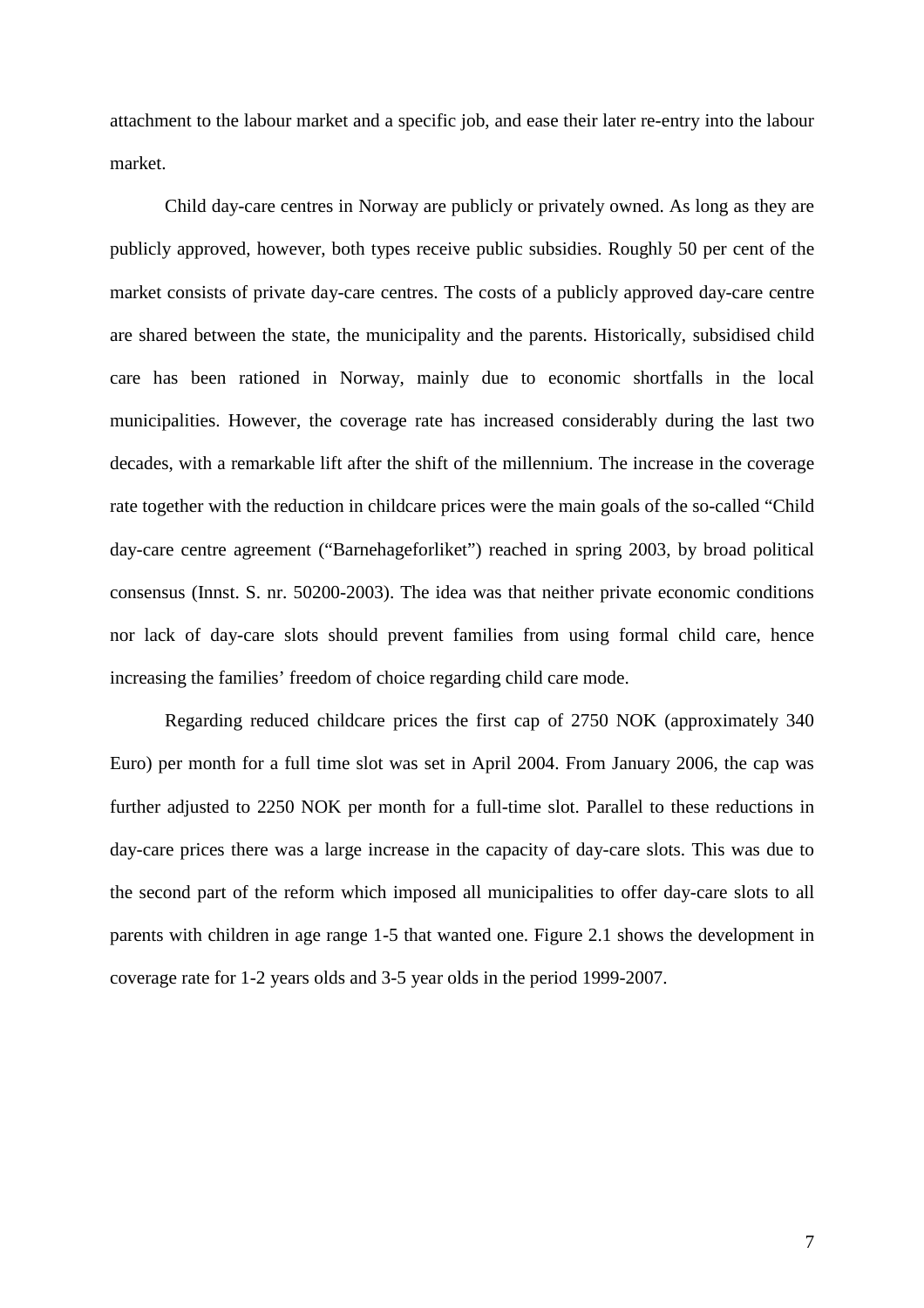

*Figure 2.1. Fraction of children attending publicly provided childcare* 

As figure 2.1 shows the share of children attending publicly subsidized day-care centres has increased steadily since 2001. Even though the coverage rate has not increased as rapidly as initially intended (the proclaimed goal was full coverage by 2005), when the cap of 2250 was set in 2006 the coverage rate was increasing from an already high level, particularly for age group 3-5 years old. $^{2}$ 

 From Statistics Norway, information is available on the development in the price of full-time day-care slots in 109 of the 439 Norwegian municipalities in the period 2003-2006. The sample is drawn so as to capture the diversity of municipalities. The system in Norway is such that municipalities are free to vary day-care prices according to the income level of the household. The municipalities operated with three income brackets: 250.000, 375.000, and

 $\overline{a}$ 

<sup>&</sup>lt;sup>2</sup> Coverage rate is the share of children in a given age with a slot in a day-care centre, and this is the standard measure of childcare coverage. However, it says nothing about the number of children who actually demand and are offered a slot. Waiting lists give a good indication of how much supply meets demand. A domestic analyses by Asplan Viak (2006) shows that by September 2006, 6.2 per cent of all children in age group 1-5 applied but were not offered a slot in a day-care centre, of which 11 per cent were less than 1 year old, 67 per cent were in age group 1-2 years old and the remaining 22 per cent were 3 years old or older. The survey shows a clear relationship between the size of the municipality and the share of children in a waiting list, such that the bigger the municipality the more children not receiving an offer.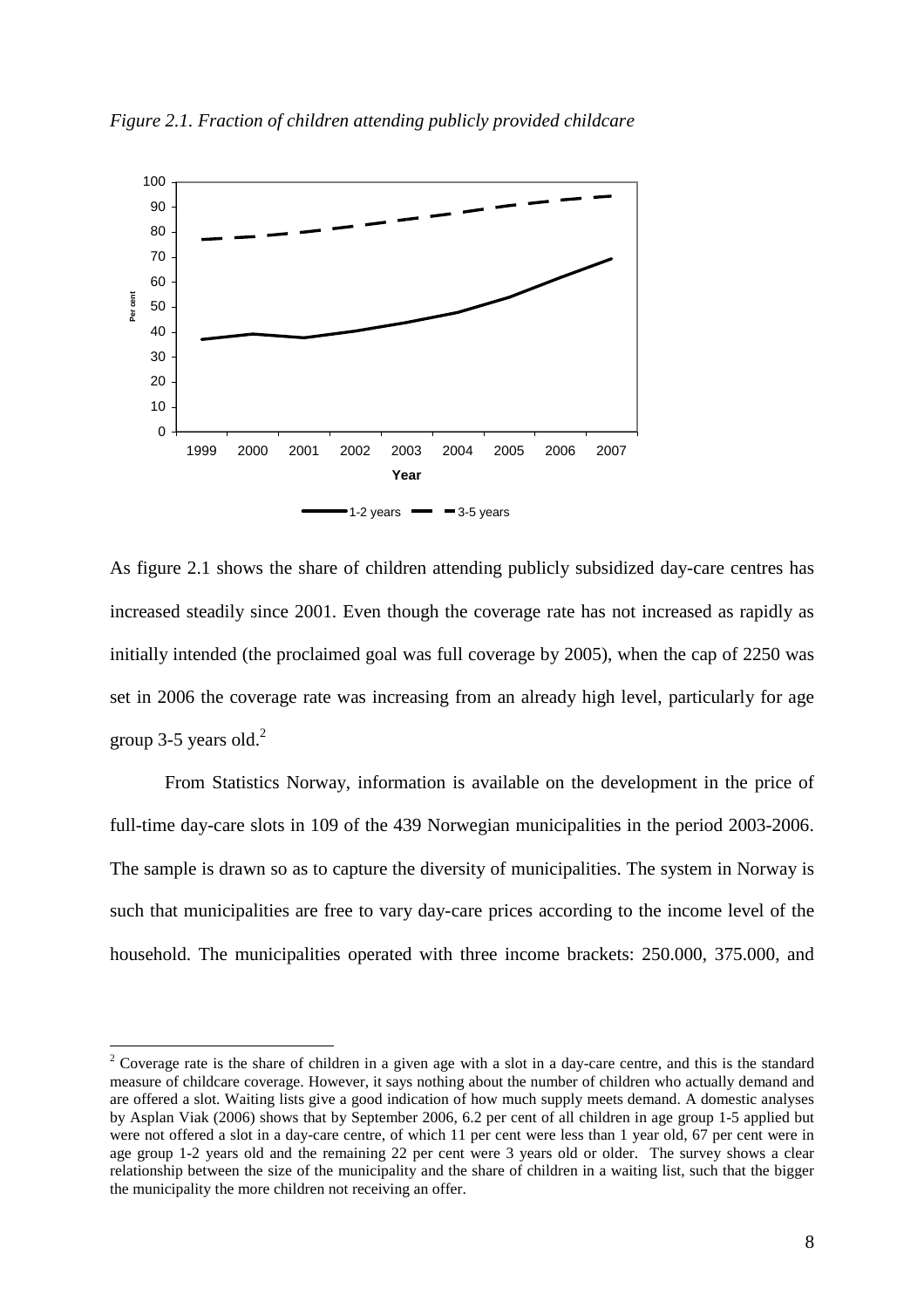500.000 or more. Figure 2.2 shows the distribution of monthly child day-care prices for a fulltime slot in 2003, 2004, 2005, and 2006 for a household with 375.000 NOK in yearly income.



*Figure 2.2. Distribution of monthly child day-care costs* 

Figure 2.2 shows that prior to both reforms there was more variation in the price of day-care slots across municipalities. After the introduction of the maximum price (MP) guarantee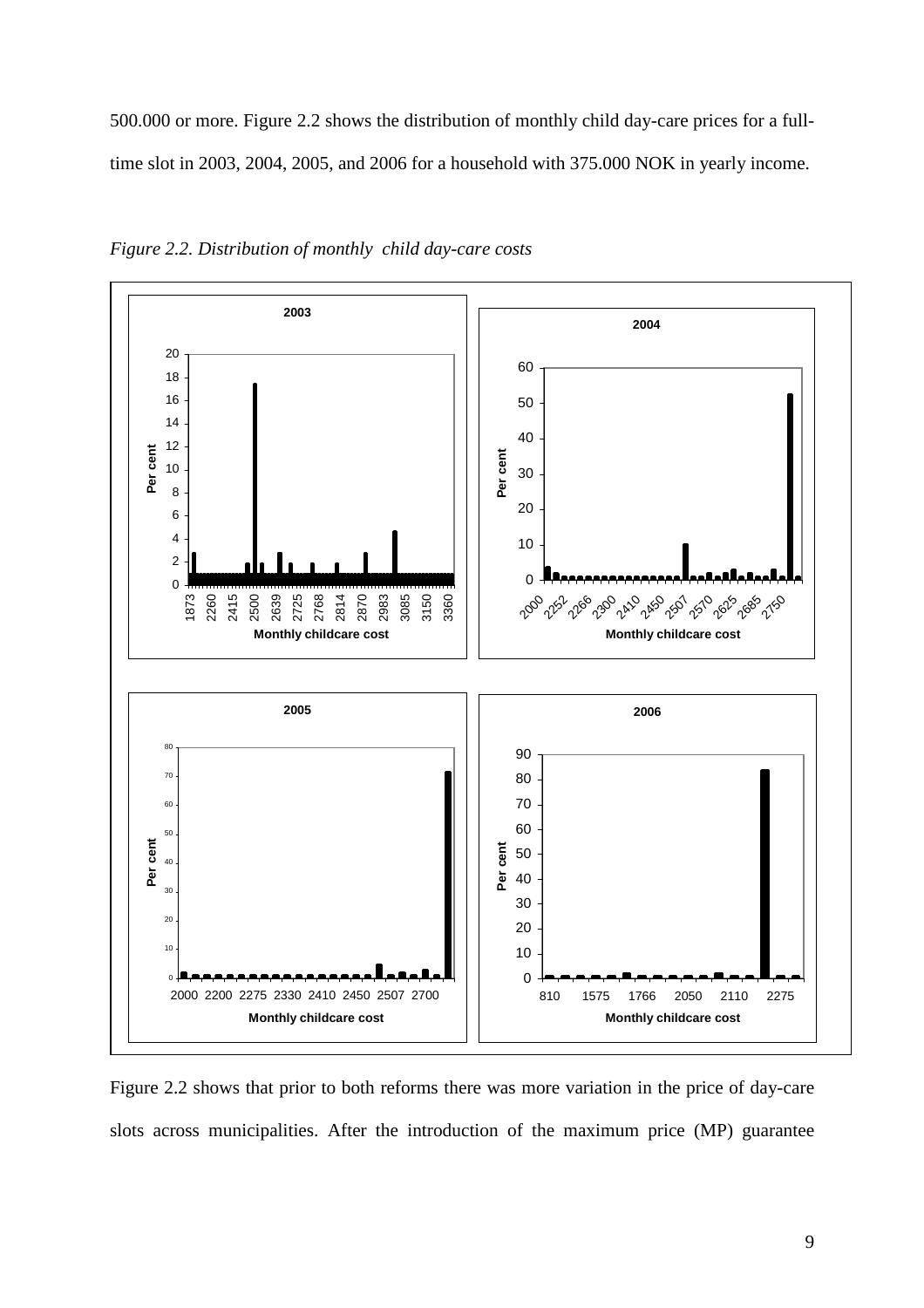however, the vast majority of municipalities chose the cap as their monthly price. In 2006, 85 per cent of the sample communities chose the 2250 NOK cap.

Figure 2.3 shows the change from one year to the next in the average monthly price for a full-time day-care slot.. We present the change for all three income brackets; 250.000; 375.000, and 500.000.

*Figure 2.3. Mean monthly change in day-care costs between pair of years. In Norwegian kroner* 



As figure 2.3.clearly shows it is mainly the 2006 reform that has resulted in any significant price reduction. Between 2005 and 2006 the average price reduction is between 400 and 500 NOK per month. Measured relative to the average price in 2005 this equals a reduction of approximately 20 per cent.

 Figure 2.4 shows the distribution of the price change between the same pair of years as in figure 2.3 for income bracket 375.000 NOK. Between 2003 and 2004 there is a greater dispersion in the distribution of price changes compared to the change from 2005 to 2006: 70 per cent of households in the 375.000 income bracket experienced a reduction in day-care cost of 500 NOK, which was the sum necessary to reach the new cap of 2250 NOK in 2006.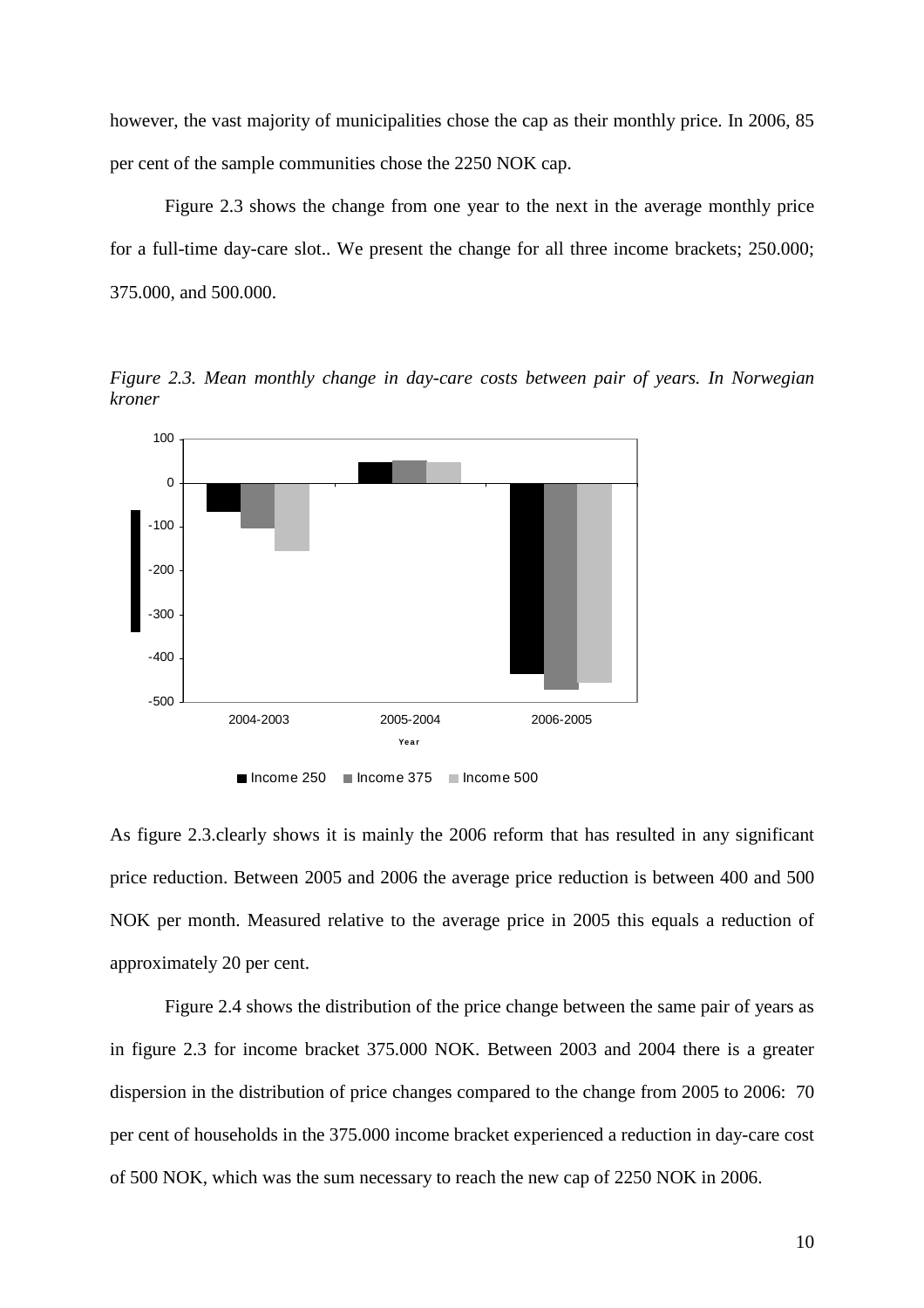

*Figure 2.4. Distribution of the price change in monthly child day-care costs from 2004 to 2006. Income bracket 375.000 NOK* 

#### *2.2. Work incentives and the MP-reform*

To motivate the empirical analyses we can illustrate the impact of the reform on mothers' labour supply within a simple neoclassical model of labour supply (see for instance Blau 2003 for a more elaborate presentation). We assume that the mother is the caretaker, and that childcare is homogenous in quality. Childcare can be bought at a market price p NOK (which the mother takes as given) per hour of care per child. While the mother works she cannot care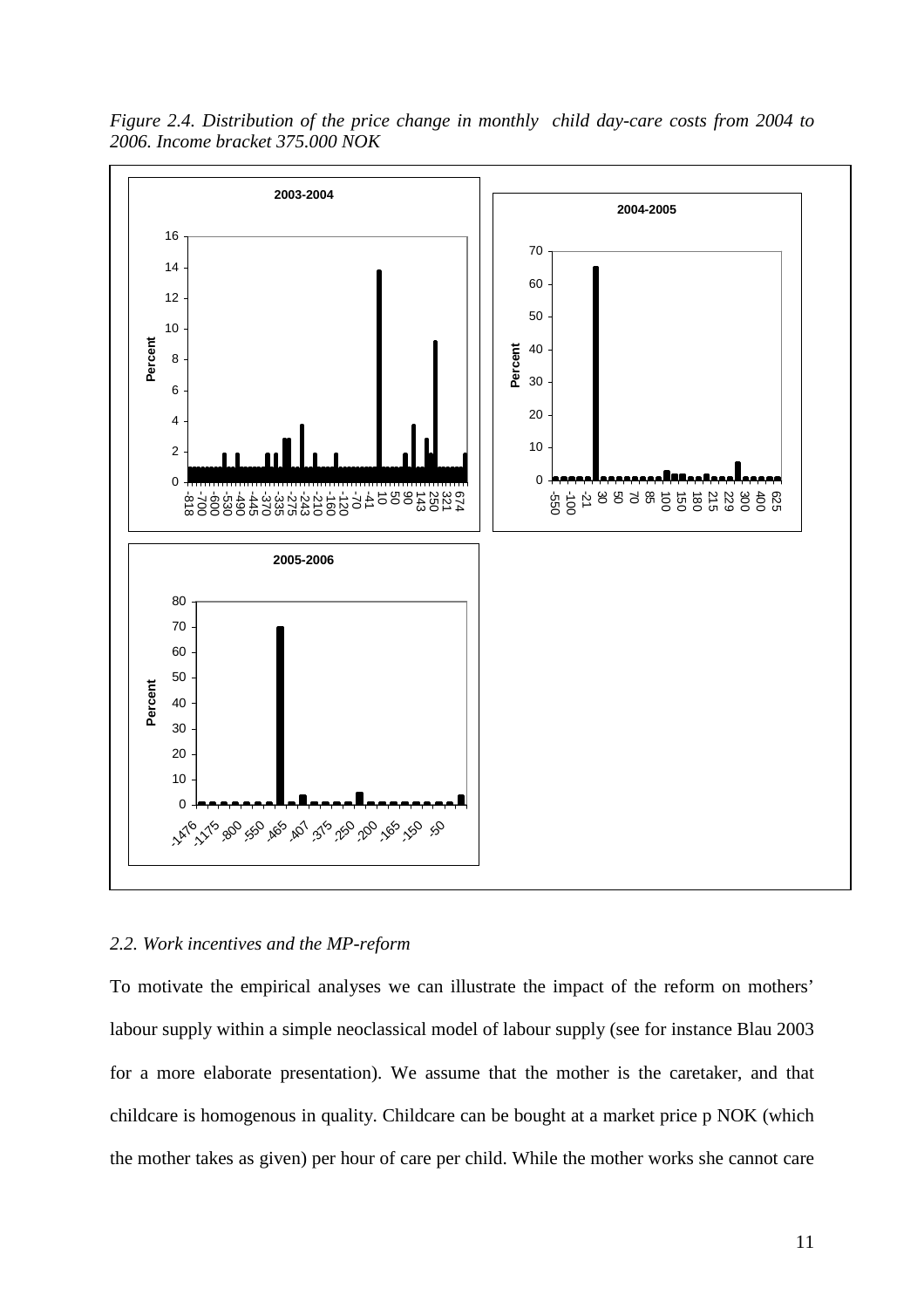for the child, so one hours of work implies one hour of childcare (we assume that there is no informal childcare available). According to standard theories of labour supply, the mother will adjust her labour supply such that she maximises the value of consumption (C) and leisure (L), that is U(C, L), subject to a budget constraint. The budget constraint is:  $c=I=y+(w-p)h$ , where c is consumption expenditure other than childcare, I is income net of childcare expenditure, y is nonwage income, w is hourly wage, and h is hours of work. The childcare cost p reduces the net wage by (w-p). The childcare costs make the slope of the budget line less steep, compared to a situation where childcare was free (w). This is illustrated in Figure 2.5.

*Figure 2.5 Childcare prices and labour supply* 



When childcare prices are high this will increase the chance that the net wage is below the reservation wage, and the mother will not support labour, as shown in Figure 2.5. If a linear childcare subsidy (s) is introduced, net wages is increased to (w-p+s). This makes the budget line steeper compared to the situation without subsidies. In Figure 2.5 the subsidy would be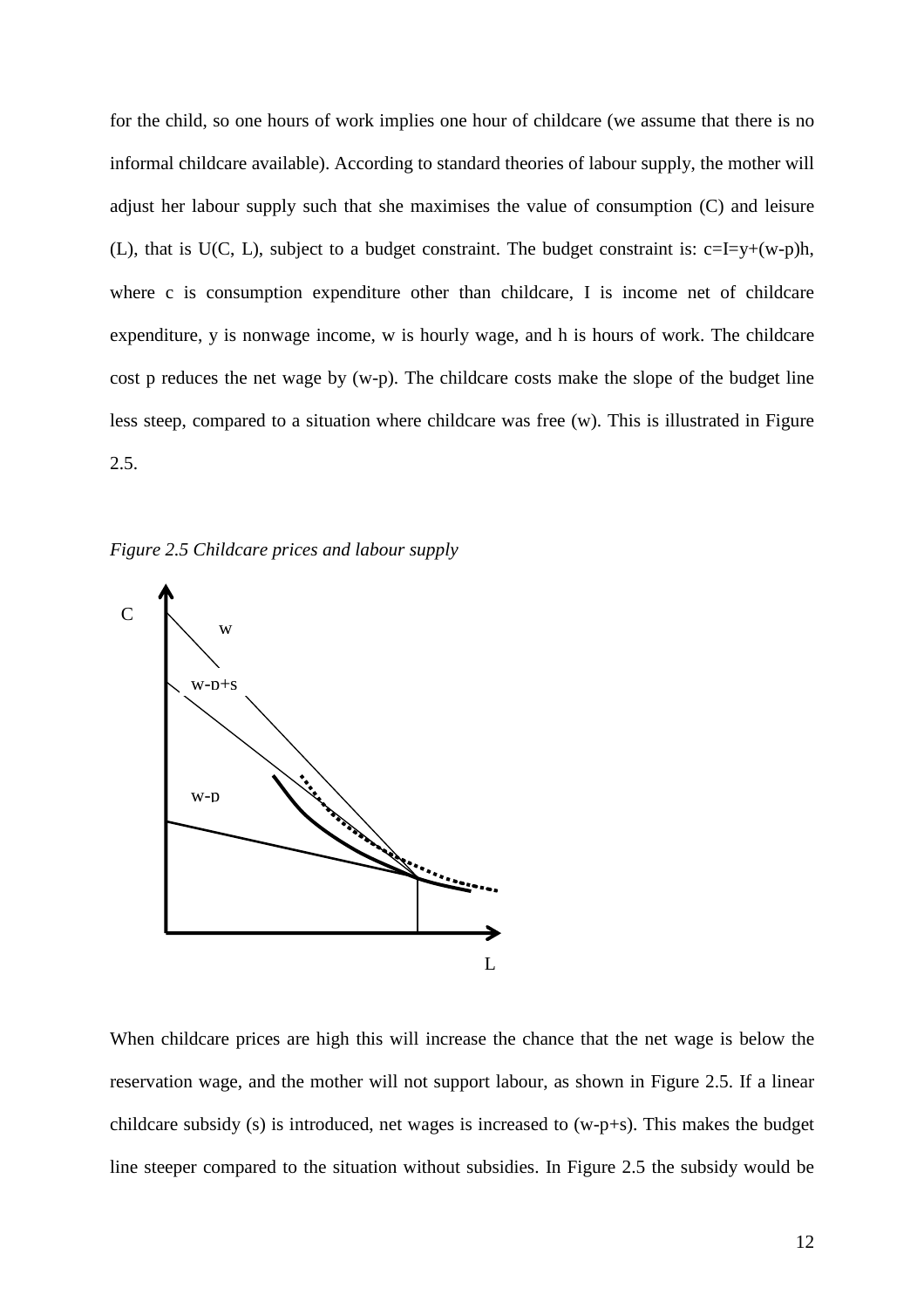large enough to induce the mother to enter the labour market, illustrated by the dotted indifference curve. For mothers initially not working, reduced childcare costs will only have a substitution effect, pushing in the direction of higher labour supply. For initially working mothers, reduced childcare will have an ambiguous impact on labour supply, as it creates a substitution and income effect, and the income effect goes in the direction of reduced labour supply. In the empirical analyses we distinguish between effects on the extensive margin (participation/no participation) and the intensive margin (working days given participation). Most systems for childcare subsidies are not linear as in the stylised example above. In Norway and in most countries the subsidy is decreasing with income. As a consequence we will get kinks in the budget constraint. This will not however change the general result that cheaper childcare should increase the economic incentive to participate in the labour market.

# **3. Data and sample**

The data set used is gathered from several different registers, collected by Statistics Norway. The starting point is a public demographic register with information on all children born for year to year, as well as information on the mother and the father. The data set contains detailed information on the child's mother regarding spells of employment, non-labour income, work experience, education, place of residence, the presence of older children in the family, marital status and age. If the mother is married we have information on the husband as regards income, age, and educational attainment. Moreover, since our main goal is to analyse the effect of reduced child day-care prices and this reform occurred parallel to improved daycare coverage to isolate the price effect it is important to include information on child daycare coverage in the municipality. Therefore, we include information on child day-care coverage rates for both 1-2 year old and for 3-5 year old children.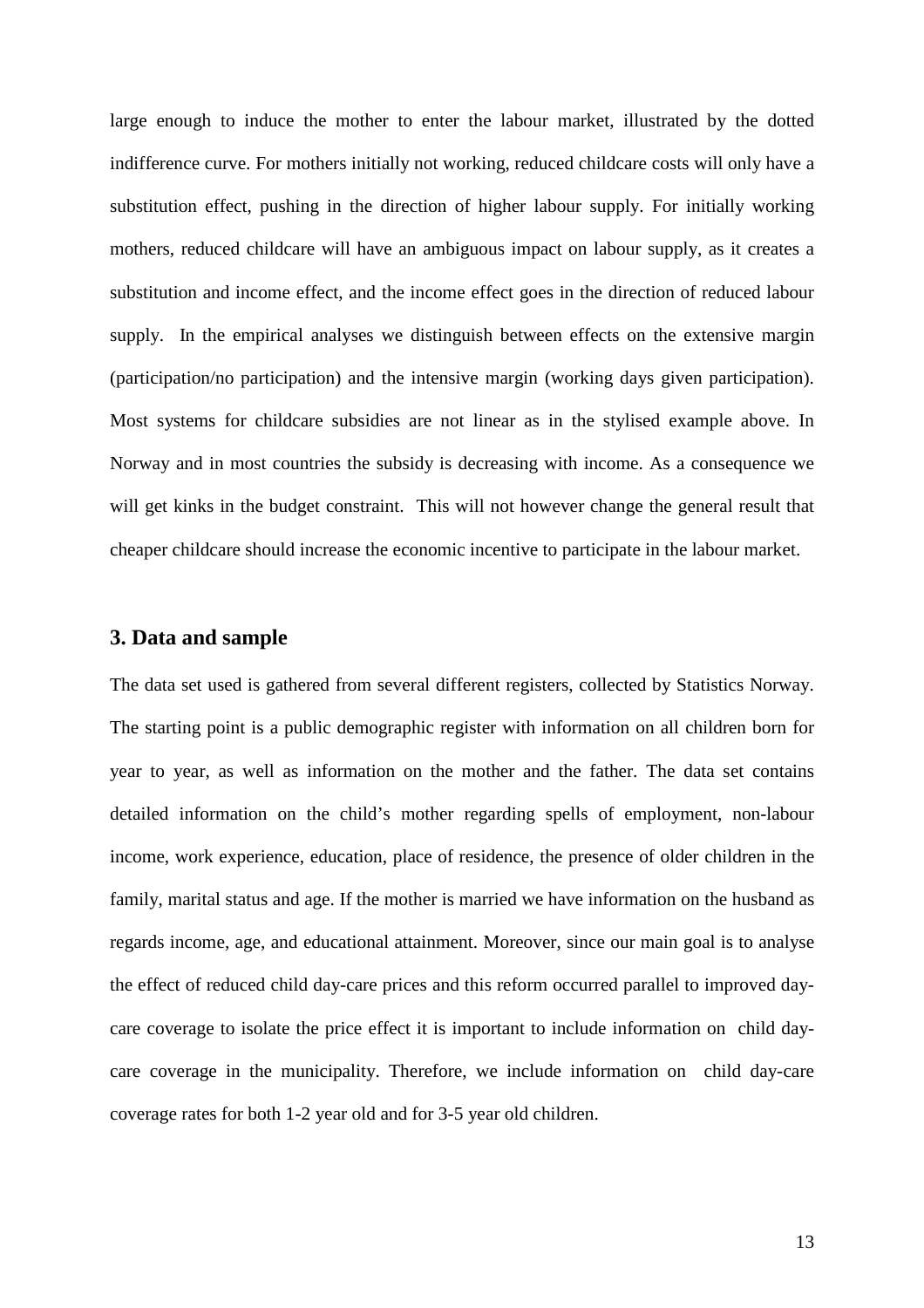Education is measured by four dummy variables: compulsory school, secondary school, university/college degree low level, and university/college degree high level. Nonlabour income is measured by capital income. Work experience is measured by the number of years with income above the minimum social security level. Place of residence is measured by a dummy variable that takes the value of 1 if the mother lives in Oslo (the capitol) and 0 otherwise. The presence of older children is measured by two variables: number of children under 6 years, and number of children less than 11 years.

 Our two measures of labour supply are a binary measure of labour market participation and a continuous measure of working days. *Labour market participation* is a dummy variable, measuring whether the mother was registered as an employee during the period of observation. *Working days* is a continuous variable measuring the number of full-time equivalent working days during the same observation period. By full-time equivalent we mean that we weight the number of working days with information on working time.<sup>3</sup> Both variables are taken from The Register for Employers and Employees, administered by the National Insurance Administration.

 Our four cohorts of mothers are those with children born in 1995, 1999, 2001, and 2005. The reason will become clear in the next section, where the methodology is described. The analyses are restricted to mothers who were between 20 and 45 years of age in the year they became mothers. Furthermore the sample is restricted to mothers who gave birth to their *youngest* child in these years. For all cohorts of mothers, we have panel information for the whole period of observation. This is taken advantage of in the analyses by requiring that, to be included in the analyses, all mothers must be present in both the pre- and post-year periods. In the analyses of working days, we additionally require that all mothers included must be

 $\overline{a}$ 

 $3$  There are three categories of working time: i) Full-time (30 hours or more per week), ii) Long short time (15-30) hours per week), and iii) Short part-time (less than 15 hours per week). If a worker works full time, she gets weight 1, if she works long part-time she gets weight 2/3, and if she works short part-time she gets weight 1/3.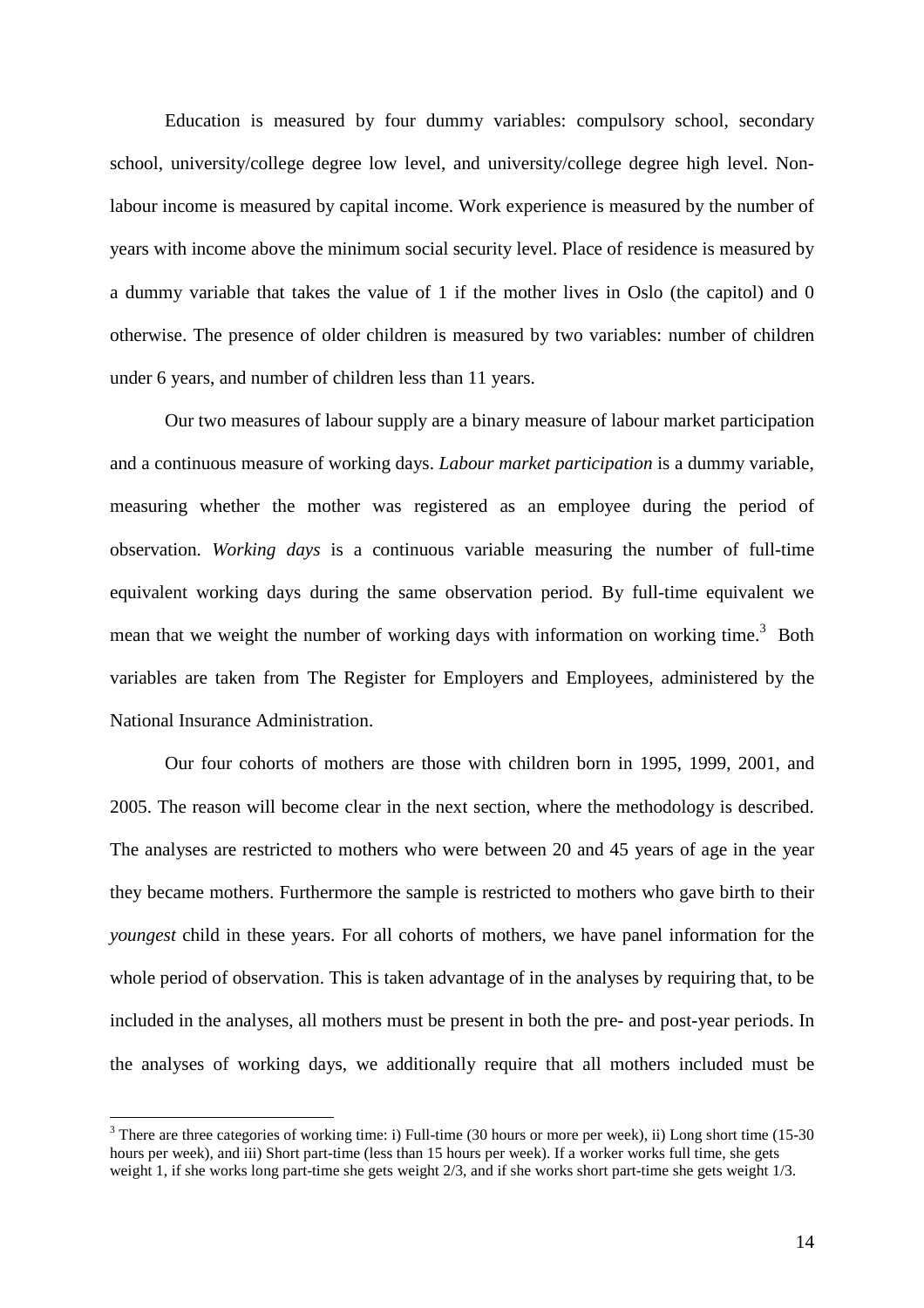present with positive working hours in both the pre- and post-year periods. By utilising the repeated observation structure of the panel data, we reduce problems related to composition effects, potentially present in repeated cross-sections samples.

## **4. Methodological approach**

The aim of the empirical analysis is to measure the effect of the maximum price (MP)-reform by identifying changes in labour supply for mothers affected by the reform, and to compare the change in labour supply with the change in labour supply of mothers not affected by the reform.

Since the cap on child day-care prices was made accessible nation-wide to all parents with children of the same age we do not have a natural comparison group. Our strategy in this article is the following: We start by comparing the change in labour supply from 2002 and 2003 to 2006 and 2007 for mothers who gave birth in 2005 (MP-eligible mothers). We choose to use a two year prior window and two year post window. We compare this change with the change in labour supply from the two year window 1999 and 2000 to the two year window 2002 and 2003 for mothers who gave birth in 2001 (mothers not eligible for MP). This implies that we are comparing the change in labour supply from a before to an after-period for similar mothers (mothers with children of the same age) in different time periods. This is a version of the standard difference-in-differences (DD) approach.

However, if some contemporaneous macroeconomic shocks occurred during the period of the introduction of the MP-reform that affected mothers with small children independent of the introduction of the MP-reform - the DD-estimate will yield biased estimates for the effects of the MP-reform on labour supply. To deal with this problem we compare the change in labour supply for the mothers presented above with the change in labour supply for the same two periods for mothers with *older* children, who are not eligible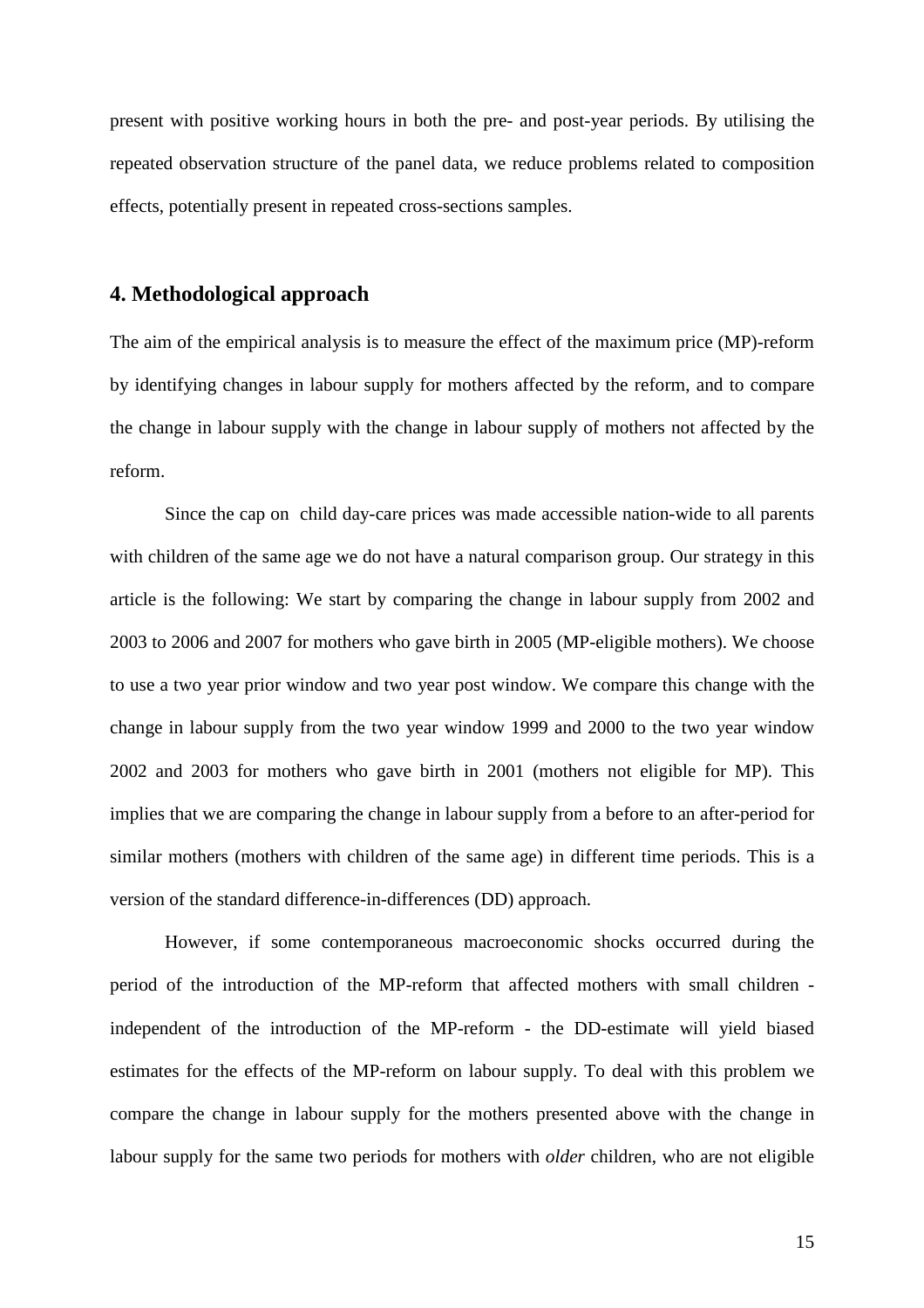for MP-guarantee. This latter group consists of mothers giving birth in 1999 and 1995. If some macroeconomic shock occurred at the same time as the introduction of the MP-reform, we assume this to affect mothers with older children in the same manner as mothers with younger children.

 This approach takes into account that the MP-reform, as we evaluate it, creates variation along three dimensions, (1) between mothers with children of different ages, (2) between pre- and post-periods, and (3) between periods with MP-guarantee and periods without MP-guarantee. The identification assumption of this DDD-estimator is that there is no contemporaneous shock that affects the relative outcome of the treatment group (mothers with young children relative to mothers with older children) in the same treatment period as the introduction the MP-reform.

The DDD approach may be illustrated as follows:

$$
DDD = \{ (\underline{Y^T_{2007\_2006} - Y^T_{2004\_2003}})^{\text{gave birth in 2005}} - (\underline{Y^T_{2003\_2002} - Y^T_{2000\_1999}})^{\text{gave birth in 2001}} \} (1)
$$

$$
- \underbrace{(\underline{Y^C_{2007\_2006} - Y^C_{2004\_2003}})^{\text{gave birth in 1999}} - (\underline{Y^C_{2003\_2002} - Y^C_{2000\_1999}})^{\text{gave birth in 1995}}}_{DD}
$$

The first bracket shows DD-estimates for mothers with young children, called the *treatment group*. First,  $(Y^{\text{T}}_{2007\_2006} - Y^{\text{T}}_{2004\_2003})^{\text{gave birth in }2005}$  measures the change in labour supply of MPeligible mothers with young children from 2002 and 2003 to 2006 and 2007. Similarly,  $(Y^{\text{T}}_{2003-2002}-Y^{\text{T}}_{2000-1999})^{\text{gave birth in 2001}}$  measures the change in labour supply of mothers *not* eligible for MP, having had young children in 2001. The difference between these two components is the DD-estimate.

To control for calendar effects we run the same exercise in the same period for mothers with older children. The second bracket presents DD-estimates for mothers with older children, called the *control group*. First,  $(Y^C_{2007\_2006} - Y^C_{2004\_2003})^{\text{gave birth in 1999}}$  measures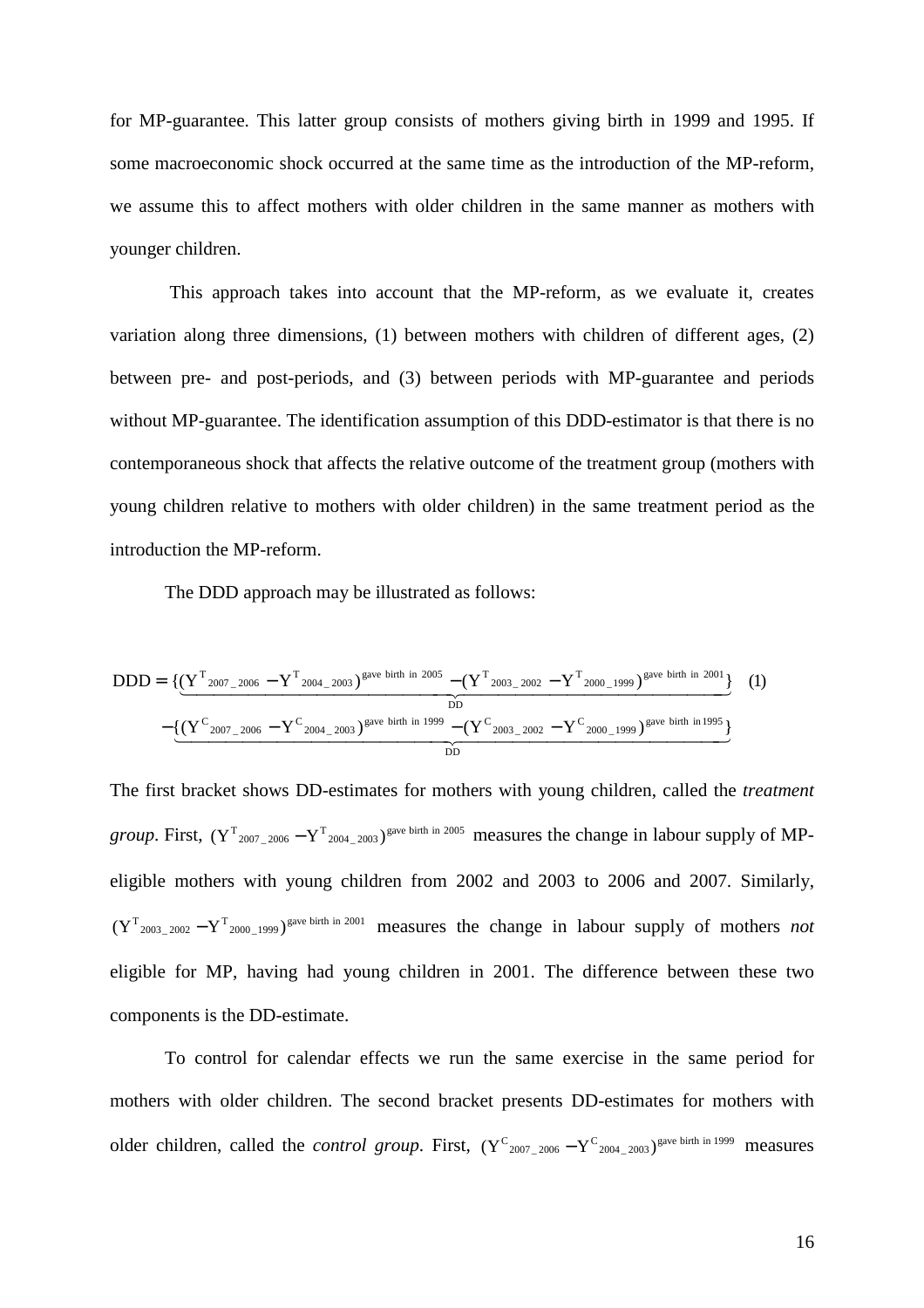the change in labour supply from the period 2004-2003 to 2006-2005 of mothers with older children from 1999. Finally,  $(Y^{\text{C}}_{2003\_2002} - Y^{\text{C}}_{2000\_1999})^{\text{gave birth in 1995}}$  measures the change in labour supply of mothers with older children from the pre period 1999-2000 to 2002-2003. The difference between these two components gives us the second DD-estimate. The difference between the two DD-estimates gives us the DDD-estimate. The hypothesis that the MPreform has increased labour supply is a test of whether the DDD-estimate in equation (1) is positive. In our context, running a familiar DD-estimation would mean leaving out the effect of contemporaneous macroeconomic shocks, i.e. leaving out the contribution from the second bracket in (1).

The world is not a laboratory; it is difficult to find a complete clean experimental environment. In our case the cleanness of the experiment is potentially disturbed by the smaller "pre-reform". The DDD-set up in equation 2.1 contains year 2004 as one of the preperiods. Mothers with MP-eligible children this year will be treated by the first round of the reform. Even though the 2004-part of the reform had a minor impact on prices (see Figure 2.2 which showed that it is mostly the 2006 reform that matters) we check for the severity of this matter by doing two exercises; first, we carry out a DDD-analysis separately for mothers giving birth to their firstborn child. Doing this we leave out mothers that are affected by the 2004 part of the reform. Secondly, we look for differences in pre trends in labour market participation rates between treatment and control groups. We return to the results from this exercise in the result section.

Treatment and control groups may differ systematically with respect to important labour supply determinants such as education, age, place of residence, the presence of other children in the household and marital status. Observed differences in outcomes may therefore reflect differences between the treatment and control group rather than a treatment effect. To deal with this problem, we run a regression adjusted DDD: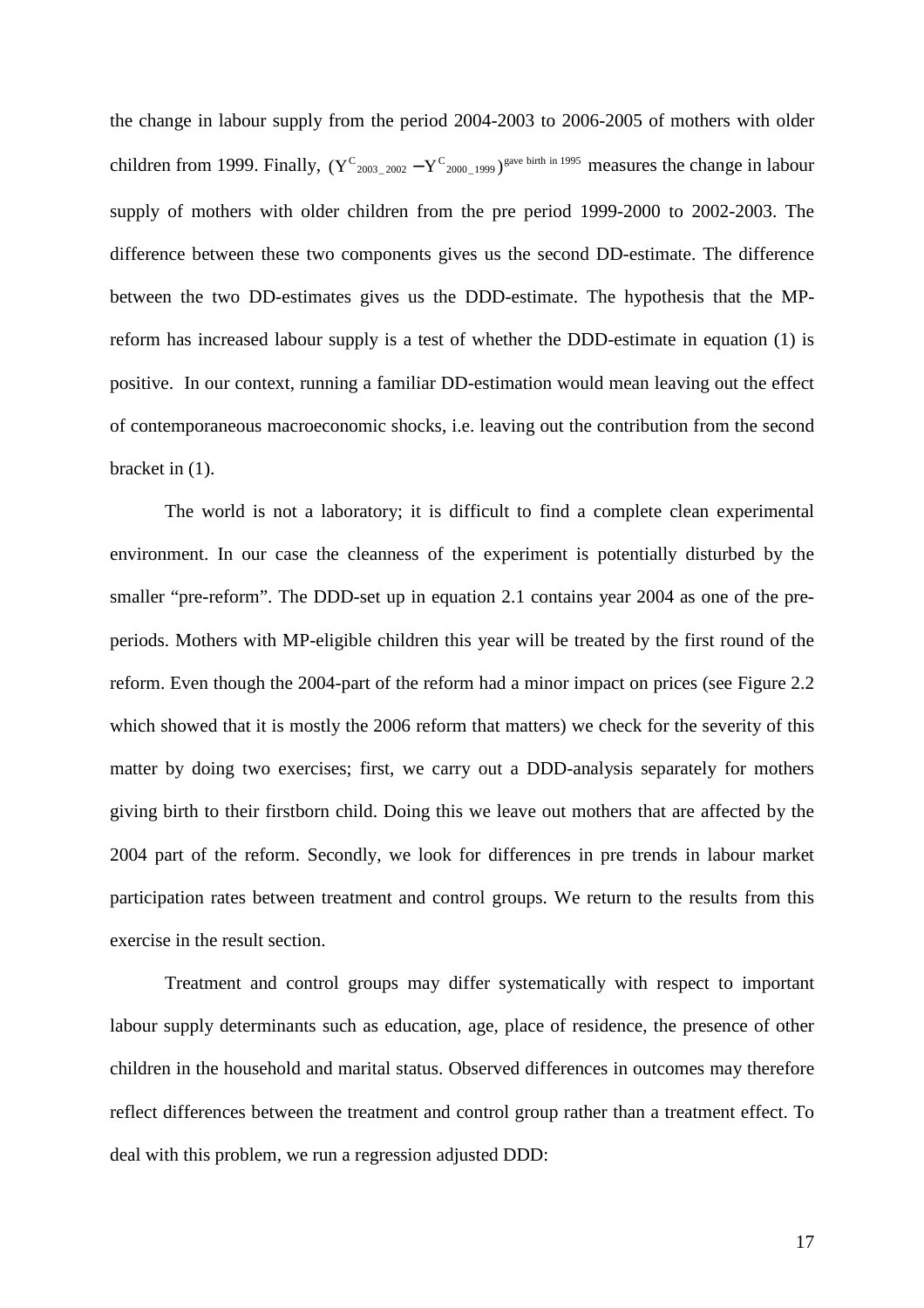$$
Y_{ijkt} = \alpha_{1} + \alpha_{2} Z_{ijkt} + \alpha_{3} MP_{ijk} + \alpha_{4} POST_{itk} + \alpha_{5} TREAT_{ik} + \alpha_{6} (MP_{ijk} xPOST_{itk}) + \alpha_{7} (MP_{ijk} x TREAT_{ik}) + \alpha_{8} (POST_{itk} x TREAT_{ik}) + \alpha_{9} (MP_{ijk} x TREAT_{ik} x POST_{itk}) + \epsilon_{ijkt}
$$
\n(2)

where i indexes individuals, t indexes time  $(1 =$  after, and  $0 =$  before), k indexes group of mothers (1 if mother of young children, and 0 if mother of older children), and j indexes MPstatus (1 if the period is between 2003 and 2007, 0 if the period is 1999-2003), Z is a vector of variables affecting labour supply, containing individual as well as regional variables. It is important to notice that variables related to day-care coverage are municipality specific and that we have distinct variables for day-care costs for 1-2 and for 3-5 year old children. MP is a dummy variable that assumes the value 1 if the period is the maximum-price period (2003- 2007), and 0 if it is not the maximum-price period (1999-2003). POST is a dummy variable that takes the value 1 if the years are 2006 and 2007 (for the MP-group) or 2002-2003 (for the non-MP-group), and 0 if the year is 2003-2004 (for the MP-group) or 1999-2000 (for the non-MP group). TREAT is a dummy variable that assumes the value 1 if the mother has small children (born in 2005 and 2001) and 0 if the mother has older children (born in 1999 and 1995).

The interpretation of the coefficients are as follows;  $\alpha_3$  controls for effects of the MP period,  $\alpha_4$  controls for changes in labour market participation between the before and after period,  $\alpha_5$  controls for effects of the treatment group (mothers with young children),  $\alpha_{6}$  controls for changes from the before to the after period in the MP period,  $\alpha_{7}$ controls for characteristics of the treatment group in the MP period, and  $\alpha_s$  controls for changes between the before and after period for the treatment group. Finally,  $\alpha_{0}$  – the *DDD estimator –* measures the impact of the interaction term between MP, *POST*, and *TREAT*. This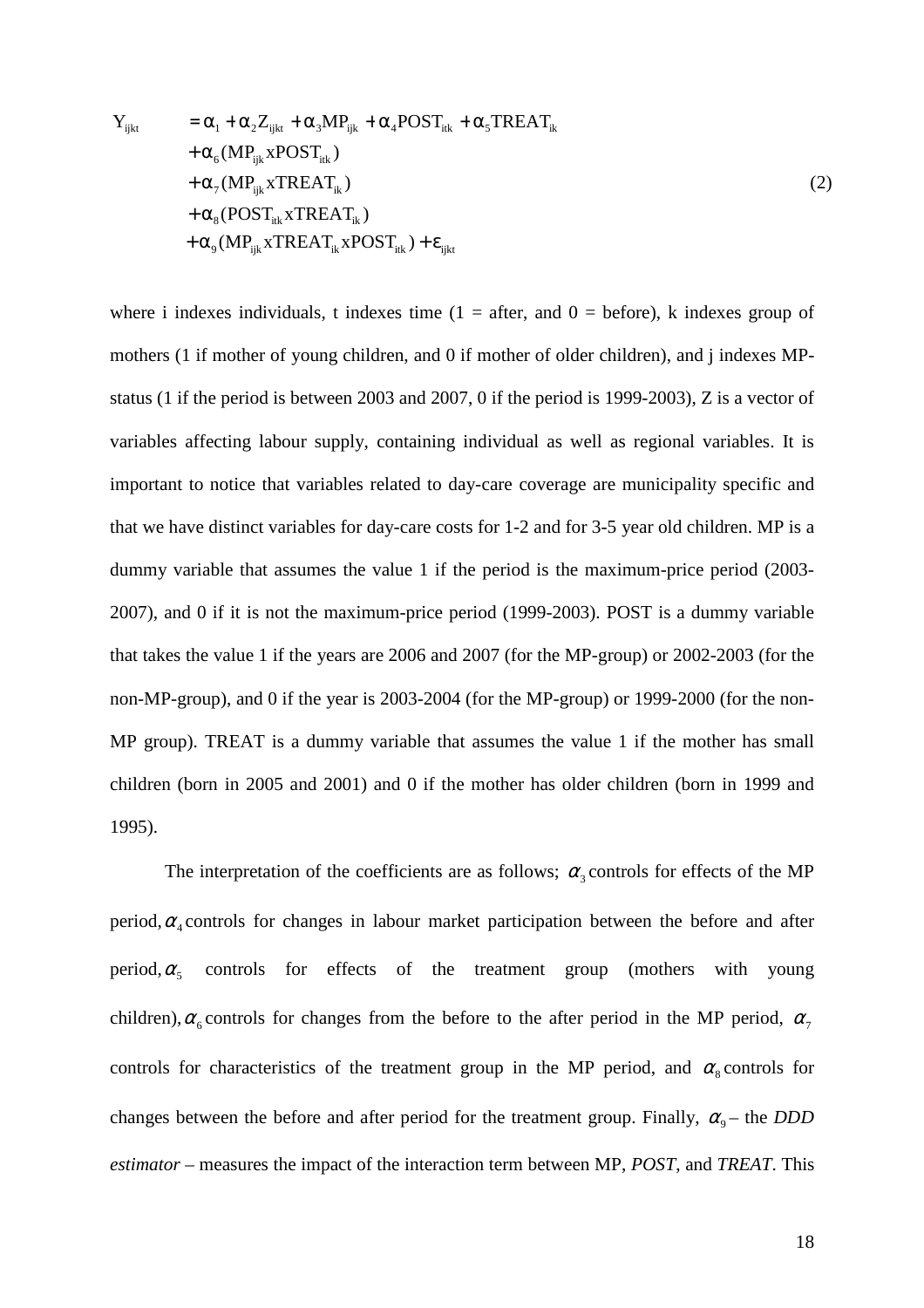coefficient measures all variation in labour market participation for the MP group relative to the non-MP group, for mothers with young children (treatment group), relative to mothers with older children (control group), between the before and after period.

When testing for the presence of second-order interactions, it is important to also include first-order interactions. If this is not done, the second-order interaction effect will be confounded with the omitted first-order interactions, and this will most likely lead to biased estimates. The key identifying assumption is that  $E[\varepsilon_{ijk} | MPxTREATxPOST] = 0$ . This means that there is no correlation between the error term measuring unobservable individualtransitory shocks and the variables measuring the effect of the MP reform. In other words it means that the error term is assumed to be independent of the group indicators measuring the effects of the MP reform.

The identifying assumption implies that there are no contemporary shocks that affect the relative outcome of the treatment group (mothers with young children relative to mothers with older children) in the same treatment period as the introduction of the MP cap. The identifying assumption will be violated if the change in labour market participation between treated and controls evolves differently between periods with and without MP – independent of the introduction of the MP reform.

In general, there are two important assumptions that must be fulfilled when using DD and DDD (Blundell and Macurdy 1999). The first is that time effects in equations (1) and (2) must be common across treated and controls. The second assumption is that the composition of both treated and controls must remain stable before and after the policy change (Blundell and Macurdy 1999). In the next section we present some results from simple exercises trying to shed light on these matters.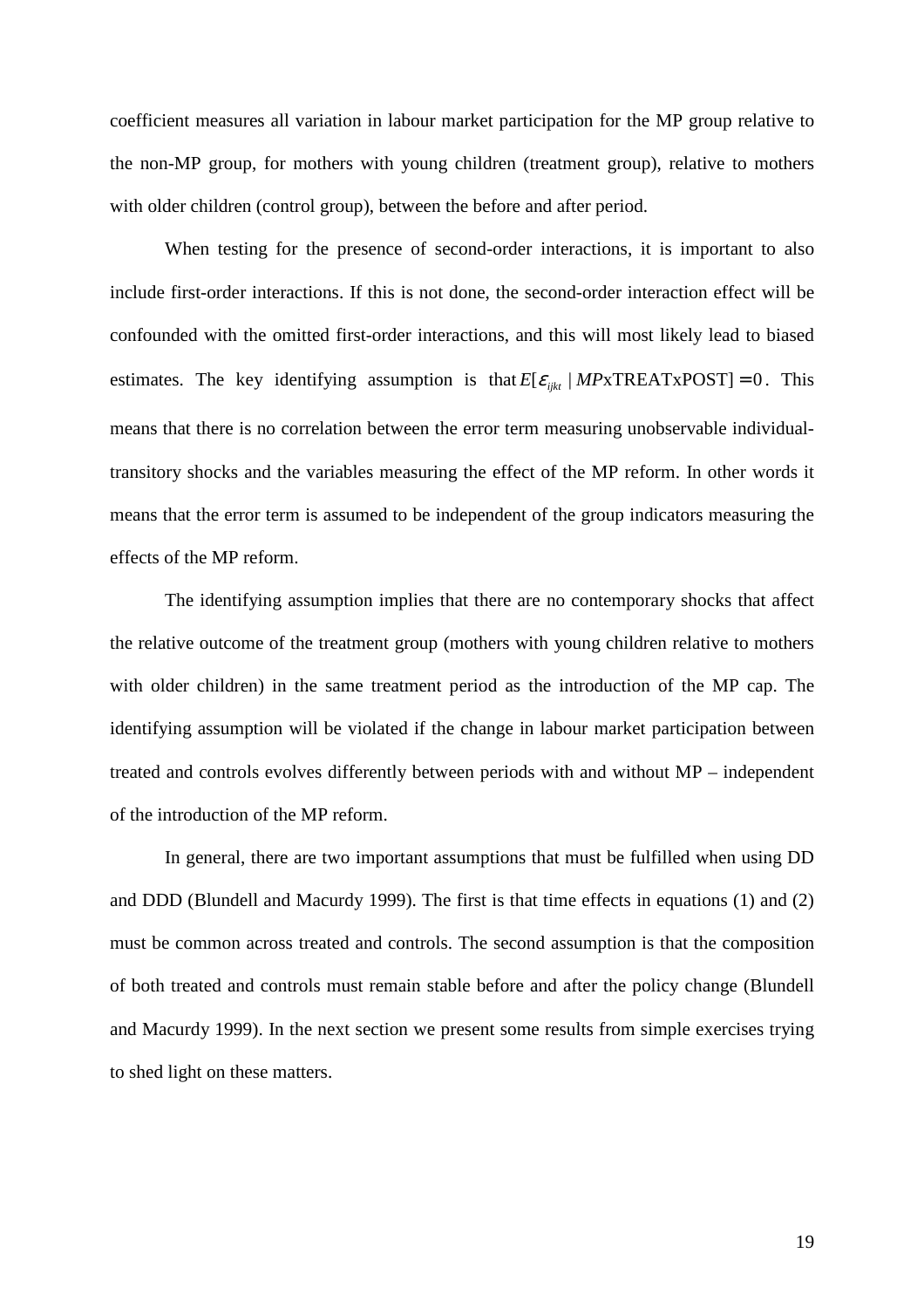#### *A DD approach*

The DDD approach as shown above is the main methodological approach we use in this paper. However, to further look into the impact of the MP-reform on labour supply and to include mothers with somewhat older children in the treatment group we supplement the DDD analyses with two DD-analyses. First, we estimate the following DD regression model:

$$
Y_{i jkt} = \beta_1 + \beta_2 Z_{ikt} + \beta_4 POST_{it} + \beta_5 TREAT_{ik} + \beta_8 (POST_{it} xTREAT_{ik}) + u_{ikt}
$$
(3)

where i indexes individuals, t indexes time, and k indexes group of mothers, Z is a vector of variables affecting labour supply, containing individual and child day-care related characteristics as well as regional variables. In (3) POST is a dummy variable taking the value 1 if the year is 2007 (post MP-period) and 0 if the year is 2005 (Pre MP-period). TREAT is a dummy variable taking the value 1 if the mother has MP-eligible children (age 1-5), and 0 if the mother does not have MP-eligible children (6-8 years). The interaction term between these two variables measures the change in labour supply between the treatment and control group from the pre to the post period. This gives us the DD-coefficient  $\beta_8$ . The identification criterion in (3) is that  $E[u_{ik}]$  TREATxPOST] = 0. This means that there is no correlation between the error term measuring unobservable individual-transitory shocks and the variables measuring the effect of the MP reform. The identification criterion implies that there is no contemporaneous economic shock arising at the same time as the introduction of the MPreform that affects the treatment and control group differently.

## *A regional DD approach*

Finally, we utilize the information on development in childcare prices over time between communities as reported in Figure 2.2-2.4. The information on childcare prices is limited to a sample of communities, and the between community variation in the development in childcare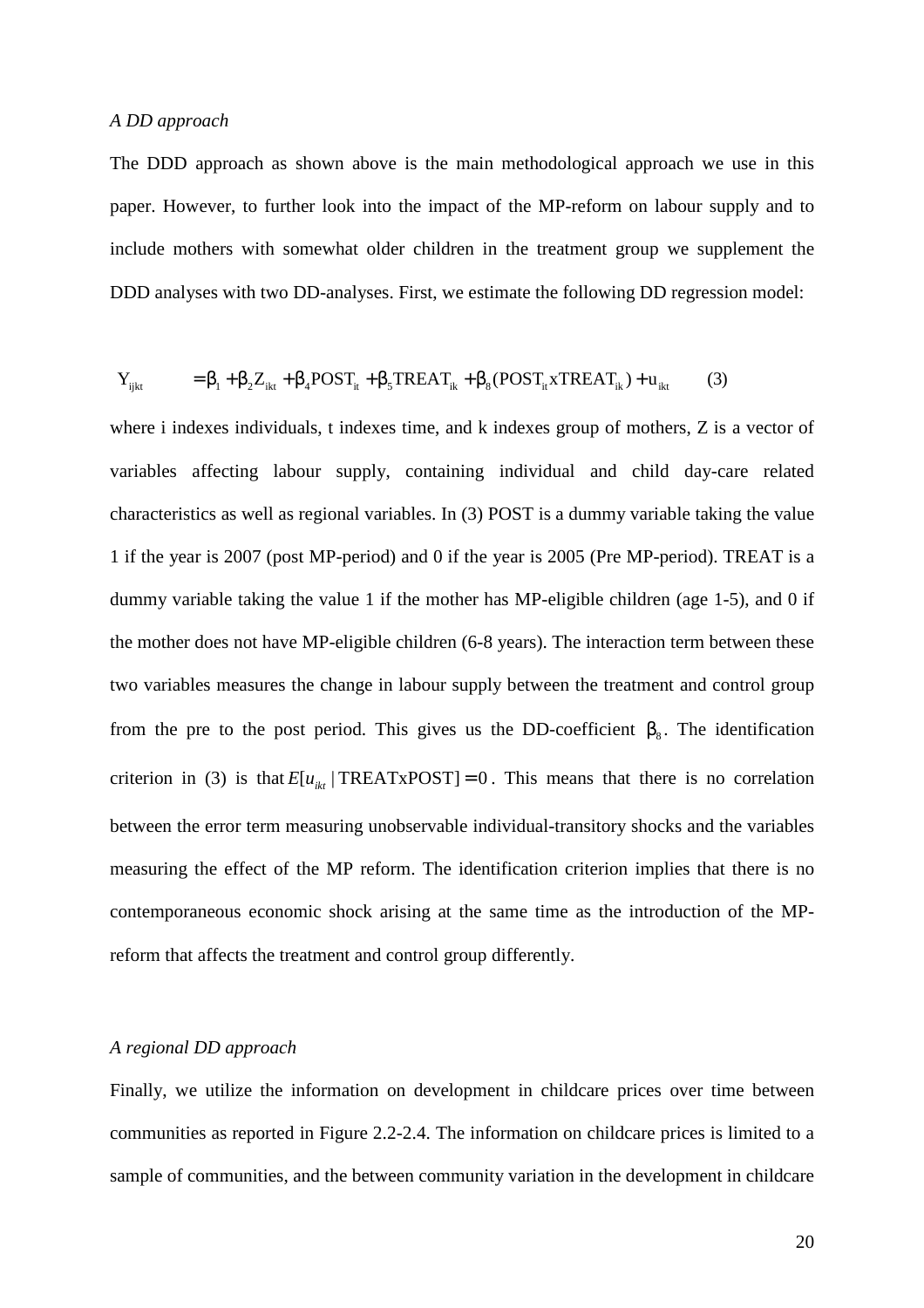prices are modest. However, some municipalities have reduced prices more than others as a consequence of the reform. We use the geographical variation to construct treatment and control municipality. We estimate the following equation:

$$
Y_{ikt} = \lambda_1 + \lambda_2 Z_{ikt} + \lambda_3 POST_{it} + \lambda_4 TREAT_{ik} + \lambda_5 (POST_{it} x T REAL_{ik}) + v_{jkt}
$$
 (4)

where i indexes individuals, t indexes time, and k indexes type of municipalities (1 if the municipality has reduced prices a lot, 0 otherwise). Z is a vector of variables affecting labour supply, containing individual and child day-care related characteristics as well as regional variables. We define municipalities that have reduced monthly prices child day-care slots considerably as the *treatment* group (TREAT). The *control group* is municipalities that have reduced the price by less than the treatment group. As in (3) POST is a dummy variable taking the value 1 if the year is 2007 and 0 if the year is 2005. The DD-coefficient is  $\lambda_5$ . Since there are no clear distinction between treatment and control municipalities the distinction must be made on some subjective cut-off rule. Municipalities that have reduced monthly prices child day-care slots by 500 NOK or more are defined as the treatment group. The control group is municipalities that have reduced the price by less than 500 NOK The sample of mothers is now confined to those with children 1-5 years old, i.e., only MP eligible mothers are included. The identification criterion in (4) is that  $E[v_{ikt} | TREATxPOST] = 0$ . This means that there is no correlation between the error term measuring unobservable individual-transitory shocks and the variables measuring the effect of the MP reform. The identification criterion implies that there is no contemporaneous economic shock arising at the same time as the introduction of the MP-reform that affects the treatment and control municipalities differently.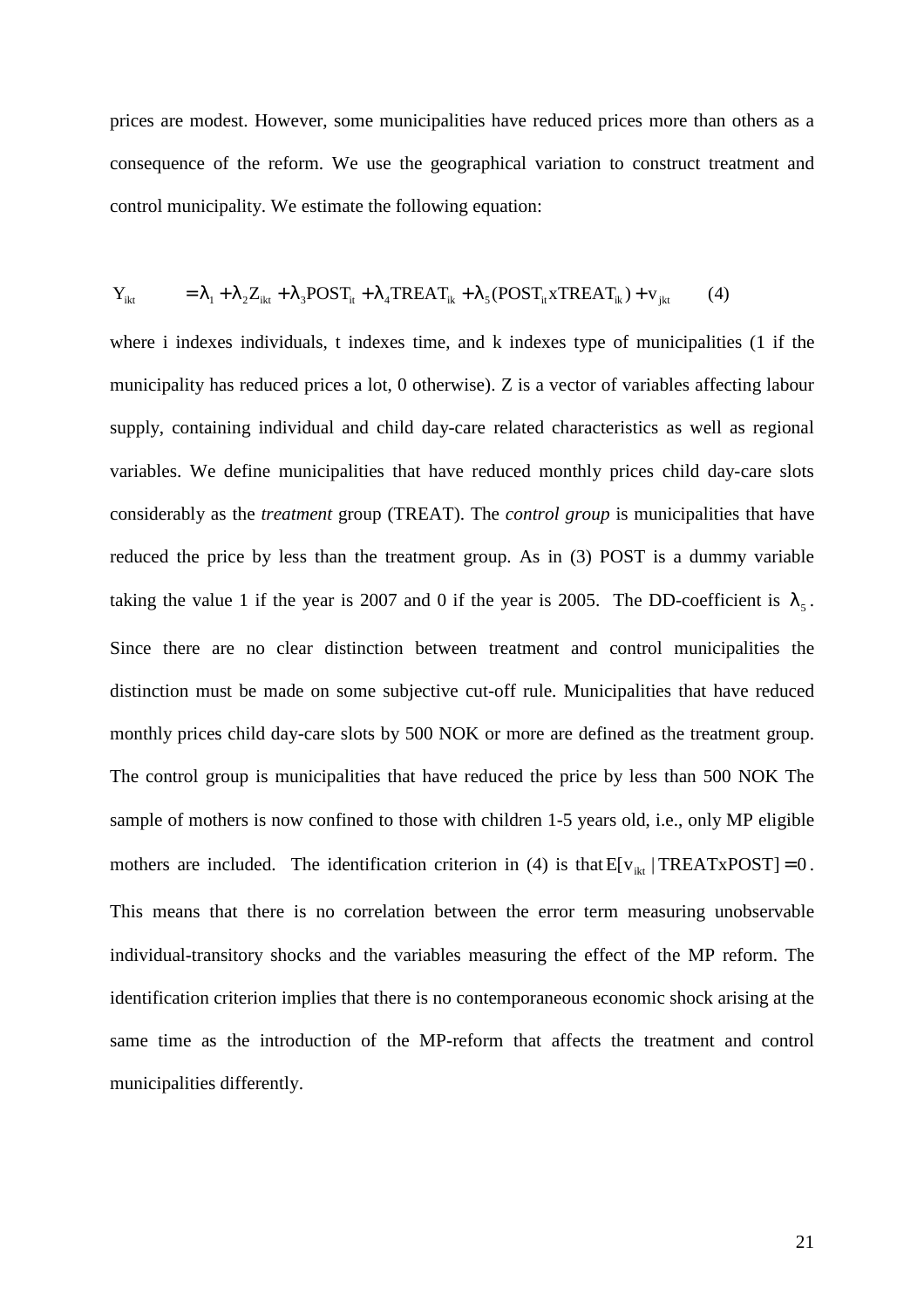# **5. Results**

This section presents the results. Section 5.1-5.3 contains all the results from the DDD approach, as shown in equation (1) and (2), while section 5.4 contains the results from the DD approach, as shown in equation (3) and (4).

## **5.1. Descriptive results**

Table 5.1 presents descriptive statistics for our two groups: the *treatment group*, consisting of mothers with young children, and the *control group*, consisting of mothers with older children. For both groups, the mean values are taken from the "pre" years.

*Table 5.1. Descriptive statistics. Treatment and control group. Mean values. Mean values are taken from the "before"- years* 

|                                    |              | Treatment group             | Control group               |              |  |
|------------------------------------|--------------|-----------------------------|-----------------------------|--------------|--|
|                                    |              | Mothers with young children | Mothers with older children |              |  |
|                                    | Birth year   | Birth year                  | Birth year                  | Birth year   |  |
|                                    | (observation | (observation                | (observation                | (observation |  |
|                                    | year)        | year)                       | year)                       | year)        |  |
| Variables                          | 2005         | 2001                        | 1999                        | 1995         |  |
|                                    | (2003)       | (1999)                      | (2003)                      | (1999)       |  |
| Work Experience                    | 7.463        | 7.119                       | 12.761                      | 12.252       |  |
| Compulsory school                  | 0.186        | 0.217                       | 0.218                       | 0.281        |  |
| Secondary education                | 0.350        | 0.409                       | 0.436                       | 0.430        |  |
| University/college – low level     | 0.345        | 0.303                       | 0.277                       | 0.236        |  |
| University/college – high level    | 0.074        | 0.058                       | 0.053                       | 0.037        |  |
| Unknown education                  | 0.045        | 0.012                       | 0.015                       | 0.016        |  |
| Married                            | 0.392        | 0.401                       | 0.611                       | 0.635        |  |
| Divorced                           | 0.049        | 0.050                       | 0.109                       | 0.109        |  |
| Child care coverage rate 1-2 years | 44.201       | 37.430                      | 43.630                      | 37.074       |  |
| Child care coverage rate 3-5 years | 85.158       | 78.717                      | 85.048                      | 78.601       |  |
| Number of children under 6 years   | 0.653        | 0.656                       | 0.805                       | 0.801        |  |
| Number of children under 11 years  | 0.873        | 0.889                       | 1.145                       | 1.133        |  |
| Capitol (Oslo)                     | 0.156        | 0.138                       | 0.096                       | 0.097        |  |
| Capital income                     | 8280.60      | 5468.170                    | 9116.780                    | 5760.140     |  |
| Unemployment rate municipality     | 3.269        | 2.116                       | 3.208                       | 2.119        |  |
| $\mathbf N$                        | 40340        | 41492                       | 27546                       | 27134        |  |

The length of work experience is naturally longer among the control group (parents of older children are older themselves), but there is little variation within each group. The fraction having less than a university or college degree is somewhat lower for "newer" mothers, i.e.,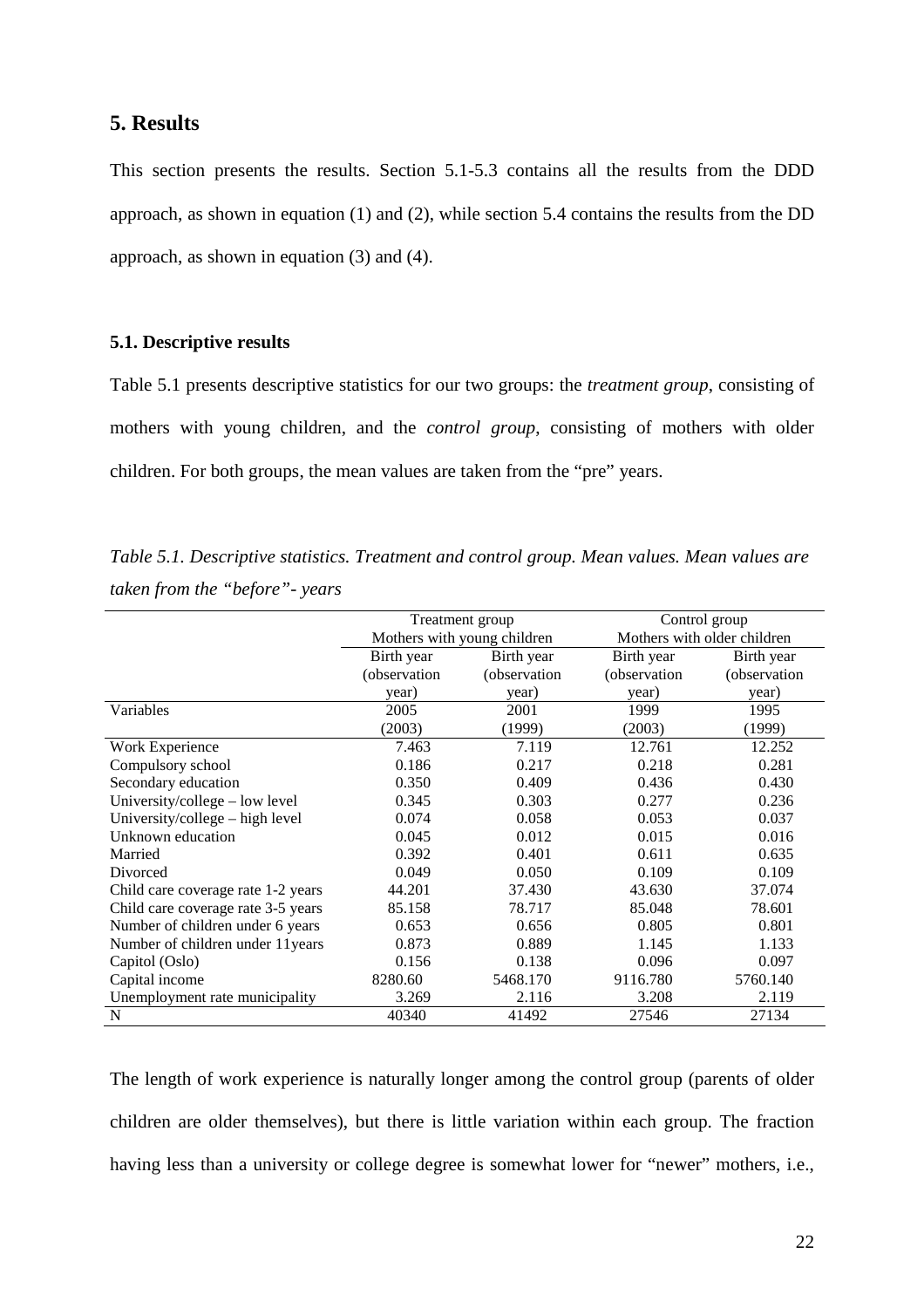for mothers of 2005 in the MP period and for mothers from 1999 in the not-MP period. The share married is lower among mothers in the treatment group. Again, this is of course mainly due to them being younger.

Table 5.2 presents DDD-estimates of the effects of the MP guarantee on labour supply, based on the set-up presented in equation (1).. Labour supply is measured by participation rates (top half) and working days (bottom half). Each cell contains the mean level for the group specified, along with standard errors.

|                     |                      |         | <b>Participation rates</b>  |           |             |
|---------------------|----------------------|---------|-----------------------------|-----------|-------------|
|                     |                      |         | Treatment group             |           |             |
|                     |                      |         | Mothers with young children |           |             |
| Birth year          | Evaluation<br>period | Pre     | Post                        | Change    | DD-estimate |
| 2005                | 2003_2004-           | 0.851   | 0.811                       | $-0.040$  |             |
|                     | 2006_2007            | (0.001) | (0.001)                     | (0.002)   |             |
| 2001                | 1999 2000-           | 0.854   | 0.757                       | $-0.097$  | 0.057       |
|                     | 2002_2003            | (0.001) | (0.001)                     | (0.002)   | (0.003)     |
|                     |                      |         | Control group               |           |             |
|                     | Evaluation           |         | Mothers with older children |           |             |
| Birth year          | period               | Pre     | Post                        | Change    | DD-estimate |
| 1999                | 2003_2004-           | 0.790   | 0.821                       | 0.031     |             |
|                     | 2006 2007            | (0.002) | (0.002)                     | (0.002)   |             |
| 1995                | 1999_2000-           | 0.797   | 0.814                       | 0.017     | 0.014       |
|                     | 2002_2003            | (0.002) | (0.002)                     | (0.002)   | (0.003)     |
| <b>DDD-estimate</b> |                      |         |                             |           | 0.043       |
|                     |                      |         | <b>Working days</b>         |           |             |
|                     |                      |         | Treatment group             |           |             |
|                     |                      |         | Mothers with young children |           |             |
| Birth year          | Evaluation<br>period | Pre     | Post                        | Change    | DD-estimate |
| 2005                | 2003_2004-           | 504.847 | 455.693                     | $-49.154$ |             |
|                     | 2006_2007            | (1.288) | (1.255)                     | (1.798)   |             |
| 2001                | 1999 2000-           | 499.766 | 429.150                     | $-70.616$ | 21.462      |
|                     | 2002_2003            | (1.323) | (1.328)                     | (1.874)   | (2.590)     |
|                     |                      |         | Control group               |           |             |
|                     |                      |         | Mothers with older children |           |             |
| Birth year          | Evaluation<br>period | Pre     | Post                        | Change    | DD-estimate |
| 1999                | 2003_2004-           | 505.343 | 554.469                     | 49.126    |             |
|                     | 2006_2007            | (1.572) | (1.469)                     | (2.150)   |             |
| 1995                | 1999_2000-           | 491.241 | 526.647                     | 35.406    | 13.72       |
|                     | 2002_2003            | (1.598) | (1.535)                     | (2215)    | (3.081)     |
| <b>DDD-estimate</b> |                      |         |                             |           | 7.742       |
|                     |                      |         |                             |           | (4,035)     |

*Table 5.2. DDD-estimates. Labour market participation and working days* 

Note: Mean values and standard errors in parentheses.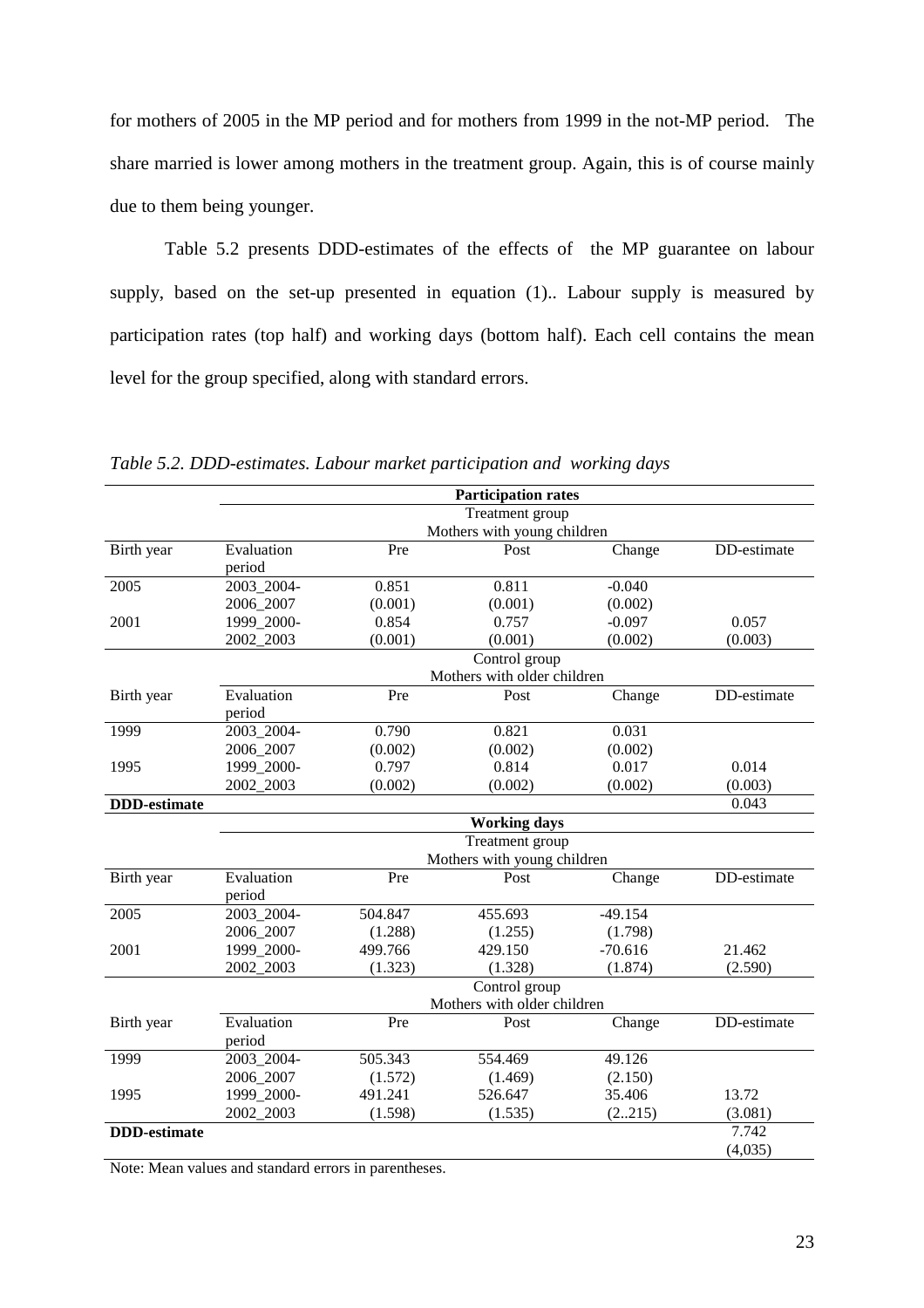First, we look at the DDD estimate for *the participation rate*. We commence by looking at the change in labour market participation for the treatment group (mothers with young children). For MP-eligible mothers the average participation rate declines from 85.1 per cent to 81.1 per cent from the pre- to the post-birth period – a decrease of 4 percentage points. For mothers not eligible for MP, the comparable change is a decline of twice that size, equal to 9.7 percentage points. The difference between these two values is the DD estimate, equal to 5.7 and statistically significant.

 To control for trend difference we run the same exercise for the control group and reveal a DD estimate of 1.4 percentage points. Therefore, the positive development in labour market participation is positive but much smaller for mothers with older children, not eligible for the MP-guarantee. The difference between the two DD estimates gives us the DDD estimate, equal to 4.3 percentage points (5.7-1.4), and statistically significant. Therefore, the DDD exercise suggests that the MP reform has increased the labour supply by 4.3 percentage points. Compared to mean level of labour market participation rate in the pre period for the treatment group in the MP-period, this represents an increase of approximately 5 per cent.

 The lower half of the table presents estimates for the continuous measure that is *working days*. We confine the exercise to workers registered with a positive amount of working days in both pre and post-period. Therefore, we estimate whether the MP has changed working hours for mothers already present in the labour market. In short, the results show that there is a positive, small and only significant at 10 per cent effect of MP on labour supply for working mothers. The DDD estimate is equal to approximately 8 days. Measured relative to the mean number of working days for the treatment group in the MP-period, this corresponds to a one per cent reduction. . Together, the results in Table 5.2 suggest that the MP reform has had a positive effect on the participation decision, but it has not affected the labour supply for mothers already working. These results are in line with previous studies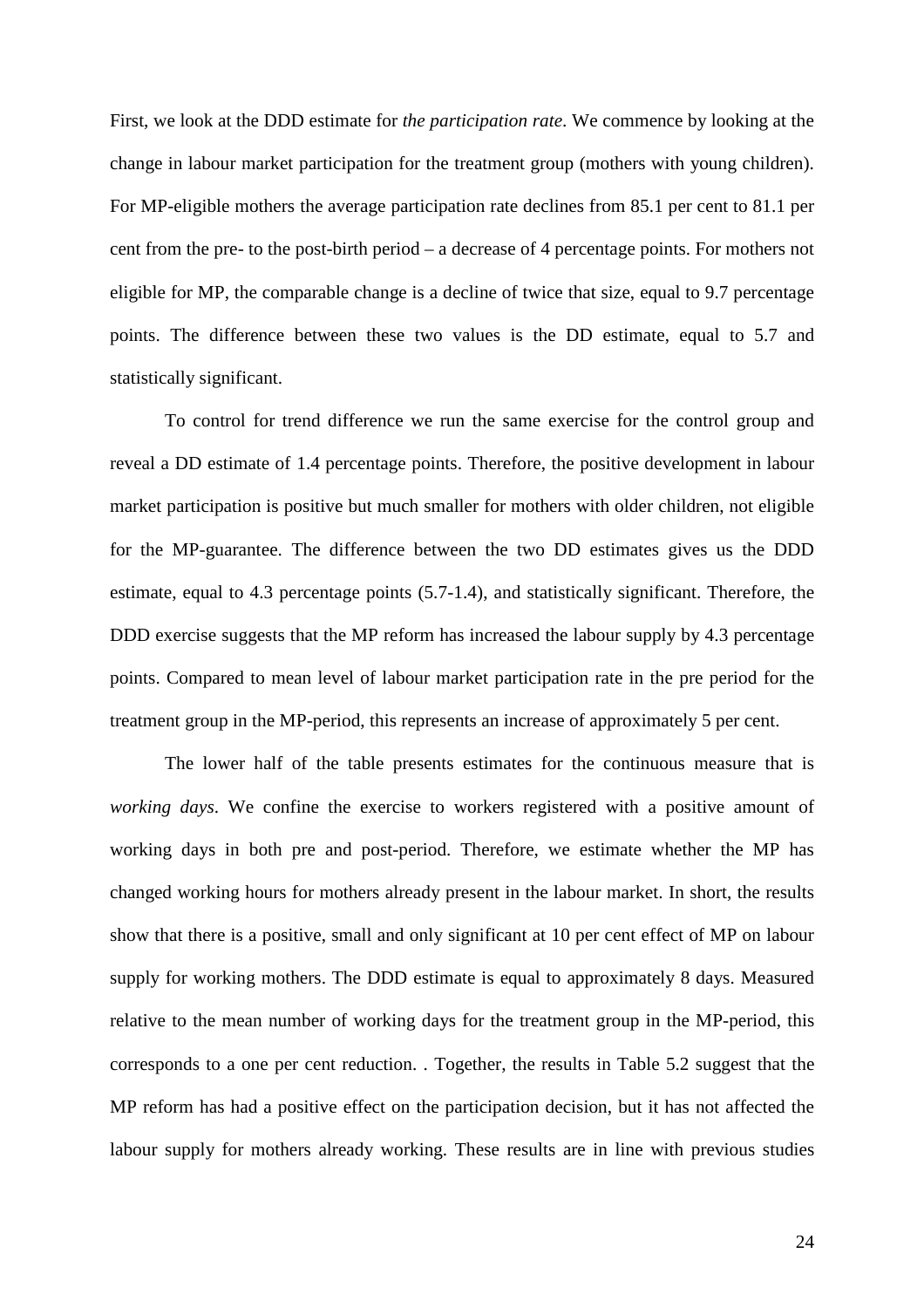reporting higher labour supply elasticities on the extensive margin than in the intensive margin (see e.g. Berger and Black 1992).

 In equation 2.2 in section 2 we presented an alternative DDD-estimate removing 2004 as one of the pre-period years. We have run the same exercise as in Table 5.2 with this set-up. The results do not change in any significant way (results available upon request). Therefore, in the rest of the paper we proceed with the specification in equation 2.1 and the correspondingly regression equation 2.3, to which we now turn.

## **5.2. Regression results**

 $\overline{a}$ 

For the participation variable we estimate a linear probability version of equation  $(2)$ .<sup>4</sup> We have also estimated the models with a probit maximum likelihood procedure. Since the results were qualitatively the same, we choose to use the linear probability model. We estimate two models: the first model includes the key explanatory variables only. In the second model we add all the control variables. The results are presented in Table 5.3.

<sup>&</sup>lt;sup>4</sup> As Angrist (2001) has noted, even if the dependent variable is limited dependent, the problem of causal inference for these type of variables is not different from causal inference with continuous variables.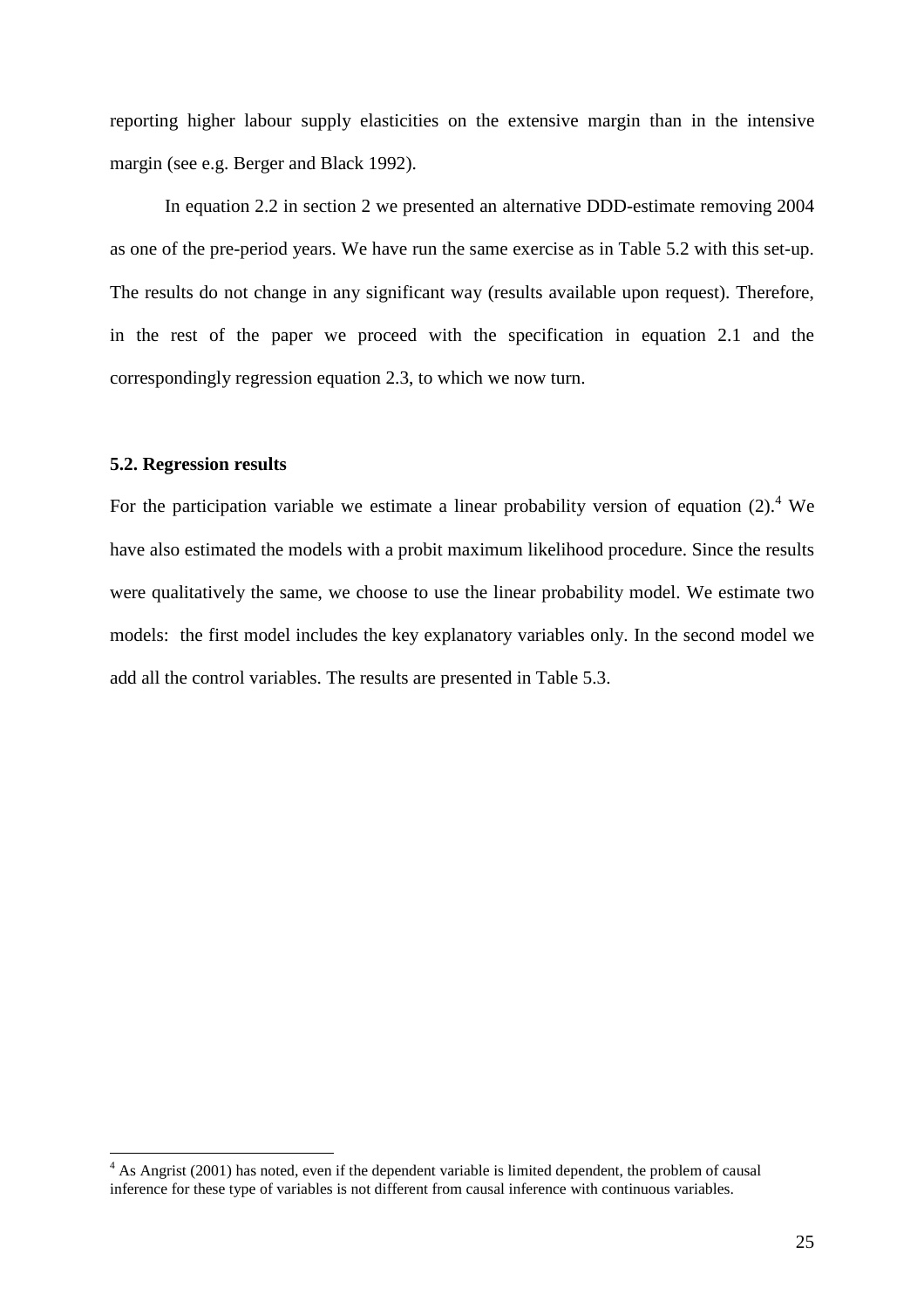|                                           | Tubic 9.9. DDD Tegression results. Dinary measure and auration measure<br>Binary measure |          |             | Duration measure |               |          |               |          |
|-------------------------------------------|------------------------------------------------------------------------------------------|----------|-------------|------------------|---------------|----------|---------------|----------|
|                                           | Without                                                                                  |          | With        |                  | Without       |          | With          |          |
|                                           | controls                                                                                 |          | controls    |                  | controls      |          | controls      |          |
|                                           | Coeff                                                                                    | St.error | Coeff       | St.error         | Coeff         | St.error | Coeff         | St.error |
| Treat                                     | $0.056***$                                                                               | 0.003    | $0.116***$  | 0.003            | 8.535***      | 2.036    | 47.714***     | 2.021    |
| Post                                      | $0.017***$                                                                               | 0.003    | $-0.001$    | 0.003            | 35.406***     | 2.223    | 16.722***     | 2.152    |
| MP                                        | $-0.007***$                                                                              | 0.003    | $-0.017***$ | 0.003            | 14.102***     | 2.212    | 5.820***      | 2.203    |
| TreatxPost                                | $-0.114***$                                                                              | 0.004    | $-0.145***$ | 0.004            | $-106.032***$ | 2.880    | $-127.156***$ | 2.732    |
| TreatxMP                                  | 0.005                                                                                    | 0.004    | $0.009***$  | 0.004            | $-9.031***$   | 2.862    | $-10.363***$  | 2.687    |
| PostxMP                                   | $0.014***$                                                                               | 0.005    | $-0.002$    | 0.005            | 13.720***     | 3.129    | 4.000         | 3.107    |
| <b>DDD</b>                                | $0.042***$                                                                               | 0.006    | $0.041***$  | 0.006            | $7.753*$      | 4.048    | $6.305*$      | 3.796    |
| Work experience                           |                                                                                          |          | $0.044***$  | 0.000            |               |          | 26.506***     | 0.296    |
| Work experience sq                        |                                                                                          |          | $-0.001***$ | 0.000            |               |          | $-0.649***$   | 0.011    |
| Secondary education                       |                                                                                          |          | $0.065***$  | 0.002            |               |          | 28.299***     | 1.400    |
| University/college – low level            |                                                                                          |          | $0.130***$  | 0.002            |               |          | 76.917***     | 1.491    |
| University/college - high level           |                                                                                          |          | $0.148***$  | 0.003            |               |          | 134.382***    | 2.303    |
| Unknown education                         |                                                                                          |          | $-0.074***$ | 0.005            |               |          | 79.094***     | 4.709    |
| Married                                   |                                                                                          |          | $-0.006$    | 0.004            |               |          | 9.157***      | 2.786    |
| Divorced                                  |                                                                                          |          | $-0.039***$ | 0.004            |               |          | 4.228*        | 2.837    |
| Number of children under 6 years          |                                                                                          |          | $-0.008***$ | 0.002            |               |          | $-15.354***$  | 1.123    |
| Number of children under 11years          |                                                                                          |          | $-0.044***$ | 0.001            |               |          | $-34.032***$  | 0.943    |
| Capitol (Oslo)                            |                                                                                          |          | $-0.055**$  | 0.002            |               |          | 10.776***     | 1.907    |
| Capital income                            |                                                                                          |          | $1.000***$  | 0.000            |               |          | $1.000***$    | 0.000    |
| Age husband                               |                                                                                          |          | $-0.002***$ | 0.000            |               |          | $-0.457***$   | 0.074    |
| Sec education - husband                   |                                                                                          |          | $0.043***$  | 0.002            |               |          | 0.622         | 1.692    |
| University/college – low level – husband  |                                                                                          |          | $0.036***$  | 0.003            |               |          | 9.867         | 1.949    |
| University/college – high level – husband |                                                                                          |          | $0.019***$  | 0.004            |               |          | $-4.271**$    | 2.423    |
| Child day-care cov rate 1-2 years - II    |                                                                                          |          | $-0.002$    | 0.002            |               |          | 8.178***      | 1.318    |
| Child day-care cov rate 1-2 years - III   |                                                                                          |          | $0.007**$   | 0.003            |               |          | 19.946***     | 1.784    |
| Child day-care cov rate 1-2 years - IV    |                                                                                          |          | $0.015***$  | 0.003            |               |          | 30.359***     | 2.187    |
| Child day-care cov rate 3-5 years - II    |                                                                                          |          | 0.019       | 0.027            |               |          | $-2.592*$     | 1.344    |
| Child day-care cov rate 3-5 years - III   |                                                                                          |          | $-0.013$    | 0.024            |               |          | $-7.467***$   | 1.676    |
| Child day-care cov rate 3-5 years - IV    |                                                                                          |          | $-0.014$    | 0.023            |               |          | $-12.031***$  | 2.018    |
| Unemployment rate municipality            |                                                                                          |          | $-0.005**$  | 0.001            |               |          | $-2.057***$   | 0.546    |
| $\overline{\text{N}}$                     | 273024                                                                                   |          | 273024      |                  | 200530        |          | 200530        |          |
| $R^2$ adj                                 | 0.01                                                                                     |          | 0.164       |                  | 0.026         |          | 0.152         |          |

#### *Table 5.3. DDD regression results. Binary measure and duration measure*

Note. Level of significance: \*\*\* 1 per cent, \*\* 5 per cent, \* 10 per cent.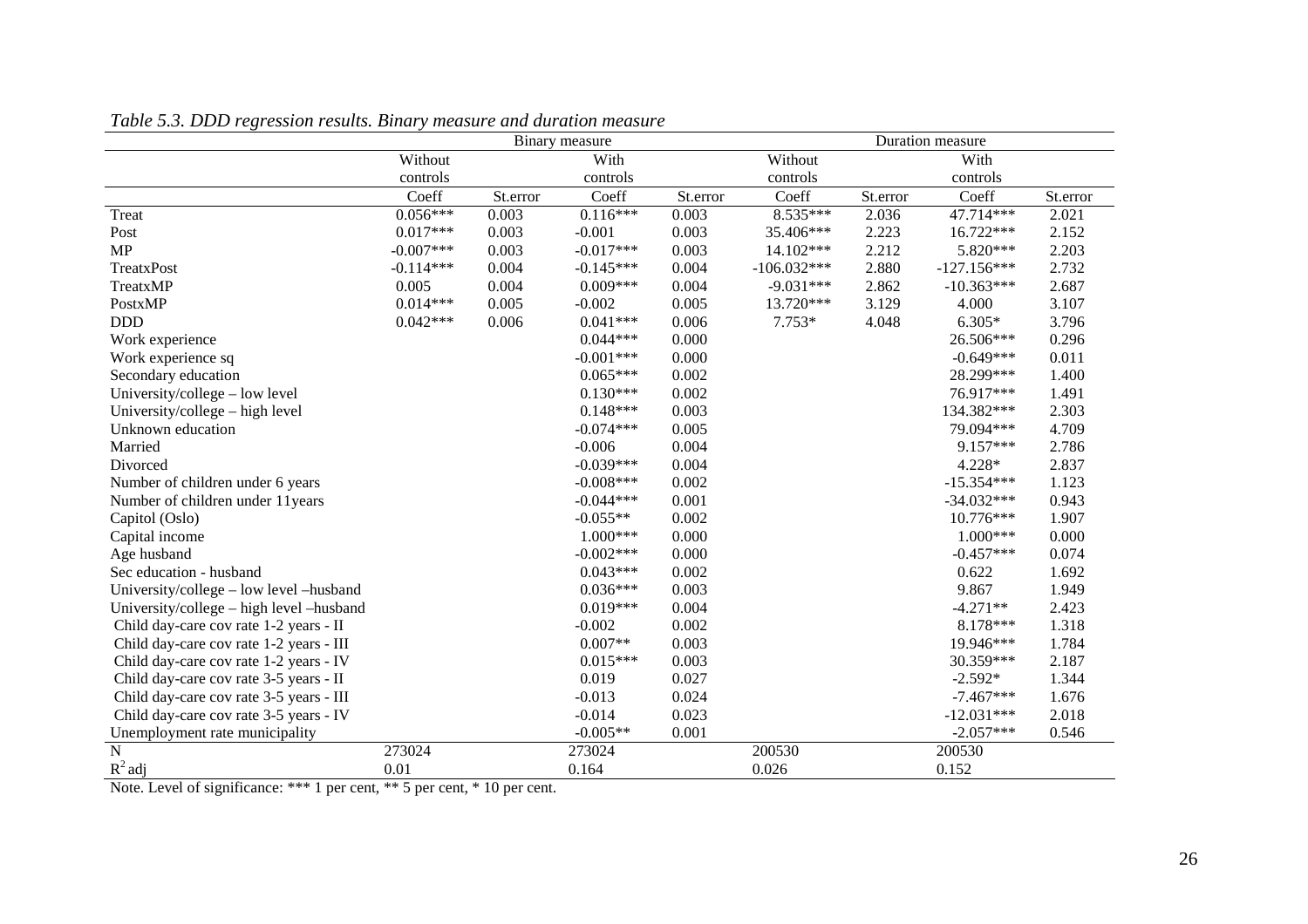The model with core explanatory variables only shows a positive and significant effect of the MP reform equal to 0.042, and highly significant. This almost identical to the DDD estimate in Table 5.2. Adding the full battery of controls leaves the DDD estimate almost unaltered. This is reassuring considering the natural experiment approach we employ in this paper. The message from the first two models is that the MP-reform has increased labour market participation by approximately 4 percentage points, or approximately 5 per cent.<sup>5</sup>

 The last two models show the results for the continuous labour supply variable. We find a positive, but small and insignificant DDD effect, both before and after introduction of control variables. This result is in line with our previous finding for this variable, and confirms that the MP reform has not affected the labour supply for mothers already participating in the labour market.

 The results for the control variables do not reveal any surprises. Labour supply increases with work experience and the level of education. It is lower for married and divorced mothers compared to mothers that are not married or divorced. Labour supply decreases with the number of older children. Regarding the child day-care coverage rate we find a positive correlation between the coverage rate for 1-2 year olds and the participation likelihood. The coverage rate for 3-5 year olds on the other hand is not significantly related to the participation rate.

 As mentioned earlier, due to the closeness of the 2004 and 2006 reform it is difficult to find a 100 per cent "clean" pre-period. To check for the severity of this we have run the regression in Table 5.3 separately for mothers that gave birth to their firstborn. This leaves out mothers that were potentially affected by the 2004 reform. This is done to check whether

 $\overline{a}$ 

 $<sup>5</sup>$  We have also carried out analyses using a somewhat stricter definition of labour supply. As an alternative</sup> approach we defined employed as: 1) being registered in employment as above, and 2) having an income above the minimum threshold in social security system. For instance, in 2006 this sum was equal to 62892 NOK (approximately 7.8 Euro). The use of this alternative measure of labour supply did not alter the results in any significant way. Therefore, we proceed with the original measure.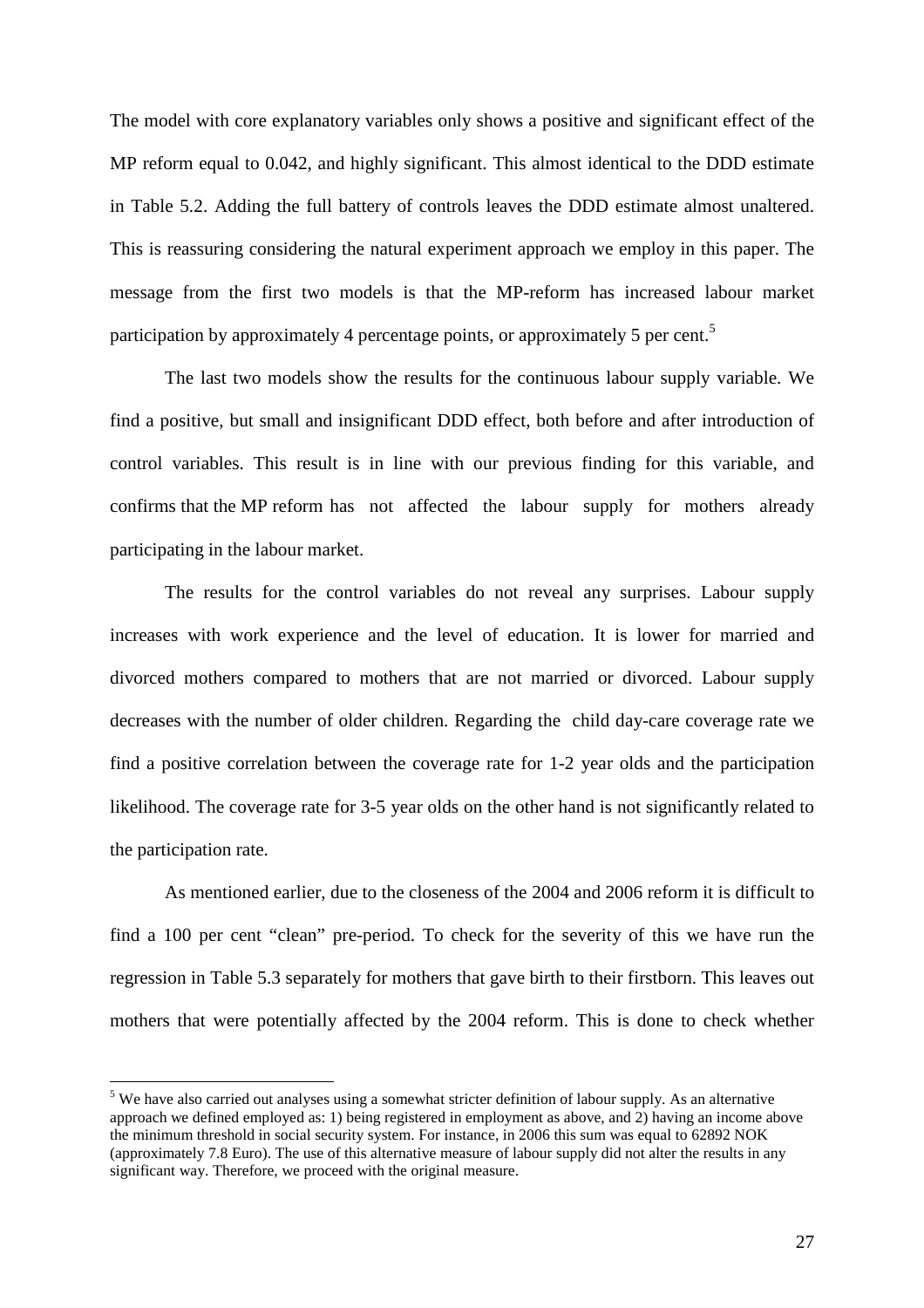mothers that were eligible for the 2004-reform – affects the results. The results from this exercise show that the results do not change in any significant way. We still find a positive, sizeable and highly significant effect of MP-reform on labour supply (results available upon request).

#### *Analyses for subgroups*

In this section we present DDD-regression results for different subgroups, defined by household size, education, household income, and ethnic origin.

*Table 5.4. DDD regression results for different subgroups. Binary measure*

|                                                                                                             |                     | ◡                 | $\cdot$    | $\cdot$    | $\cup$     |            |                  |                |               |
|-------------------------------------------------------------------------------------------------------------|---------------------|-------------------|------------|------------|------------|------------|------------------|----------------|---------------|
|                                                                                                             | Additional children |                   |            |            | Education  |            | Household income |                | Ethnic origin |
|                                                                                                             |                     | in child care age |            |            |            |            |                  |                |               |
|                                                                                                             | Zero                | One               | Two or     | Low        | High       | Low        | High             | <b>Natives</b> | Non-          |
|                                                                                                             |                     |                   | more       |            |            |            |                  |                | western       |
| <b>DDD</b>                                                                                                  | $0.027***$          | $0.047***$        | $0.054***$ | $0.065***$ | $0.022***$ | $0.065***$ | $0.021***$       | $0.040***$     | 0.036         |
|                                                                                                             | (0.006)             | (0.006)           | (0.007)    | (0.011)    | (0.007)    | (0.011)    | (0.007)          | (0.009)        | (0.028)       |
| $R^2$                                                                                                       | 0.141               | 0.157             | 0.235      | 0.228      | 0.082      | 0.228      | 0.135            | 0.115          | 0.261         |
| adj                                                                                                         |                     |                   |            |            |            |            |                  |                |               |
| N                                                                                                           | 109642              | 133746            | 29636      | 96185      | 100682     | 96185      | 176389           | 246100         | 19633         |
| Note: In all models we control for the other MP core variables and the full battery of controls reported in |                     |                   |            |            |            |            |                  |                |               |

Table 5.3. Level of significance: \*\*\* 1 per cent, \*\* 5 per cent, \* 10 per cent.

Regarding household size we distinguish between three groups; i) those with no other children in day-care age; ii) those with one additional child in day-care age, and iii) those who have 2 or more additional children in child day care age. The more children eligible to the day-care cap the lower total costs in child day-care. Hence, we would expect that the effect of the reform should increase with the number of children eligible to the MP-reform. This is exactly what we find: the effect of the MP-reform is higher for those households with 2 or more children in the age range eligible for the MP-guarantee, compared to household with 1 child at the most. Moreover, the effect is smallest for household with no children in the eligible age group. This result is also in accordance with our hypothesis.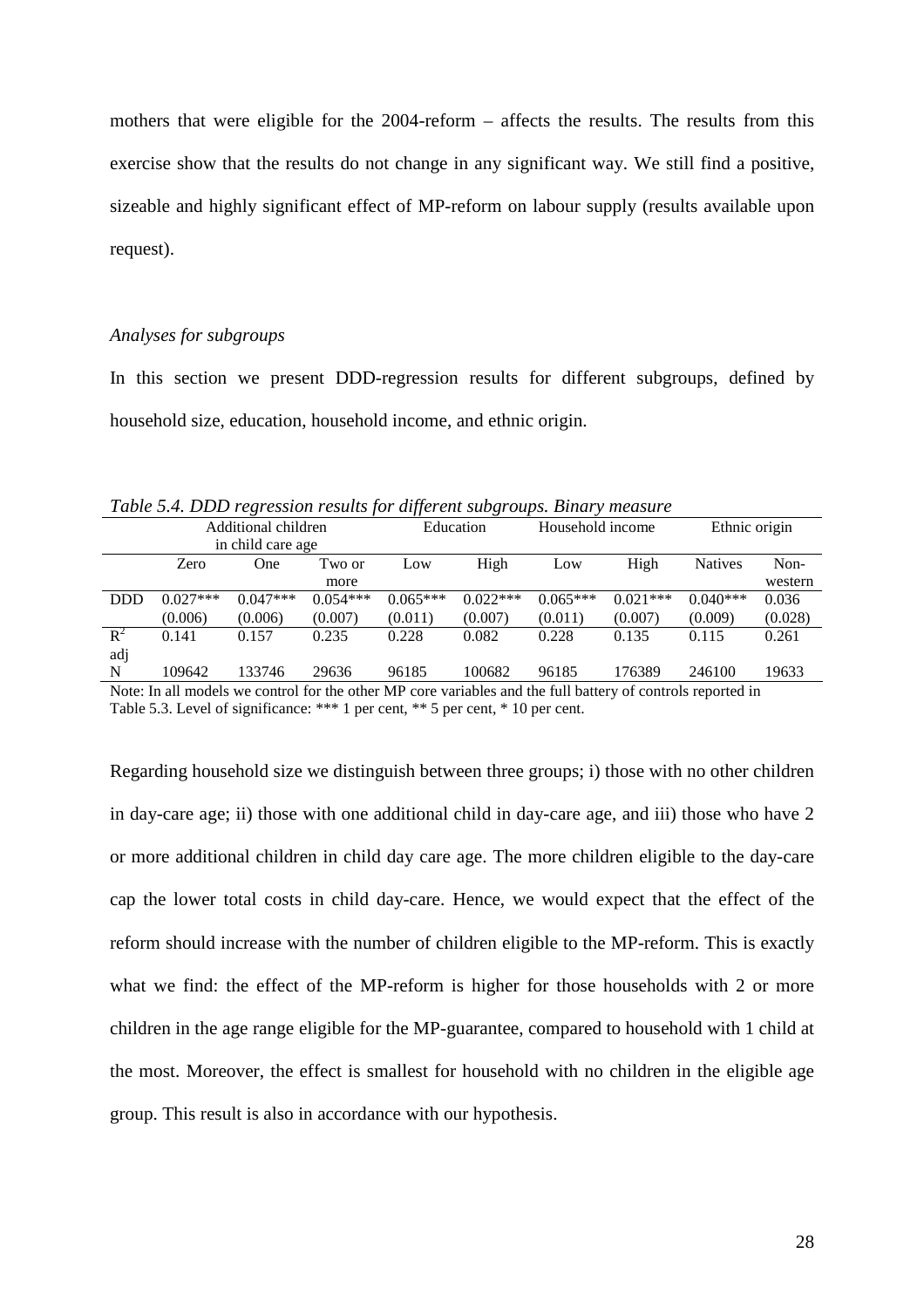Regarding education we distinguish between high and low educated. High educated are those with a university or college degree. Low educated are those with secondary school at the most. The results show that the MP reform has had a stronger impact on the labour supply of low educated mothers than on high educated mothers. Expenditure on day-care accounts for a larger fraction of the total income in low educated households, and hence more of an impact on the labour supply decision.

 Household income does also play a role. We divide between two types of households: Low income and high income. Low income households are those who have a maximum 300000 NOK per year. High income households are all those with higher yearly income than 300.000. Household income includes all income posts: wage income, bonus, capital income, public transfers, etc. Table 5.4 shows that low income households are by far the most responsive. Again, child day-care costs will take up a larger fraction of income of low income families. Hence low income households are likely to be more responsive to price changes of child day-care centres.

 Finally, the DDD-coefficients for natives and non-western immigrant mothers do not differ much, but is only for native mothers that we find a significant effect. The nonsignificant effect for non-western immigrant mothers suggests that economic incentives through reduced childcare prices is not necessarily as effective tool for increasing labour supply compared to natives. However, since we are analysing impacts of the MP-reform on mothers with relatively young children, this could present a lower bound on the estimate for non-western immigrant mothers if cultural and/or religious norms limit mothers from many non-western countries to put their children in a day-care centre when the child is very young, even if the price is lowered. Kavli and Nadim (2009) analyse behaviour and beliefs of whether women with children aged 1-5 should work or not. The survey is conducted in Norway and targeted at persons from some of the major immigration countries, Vietnam,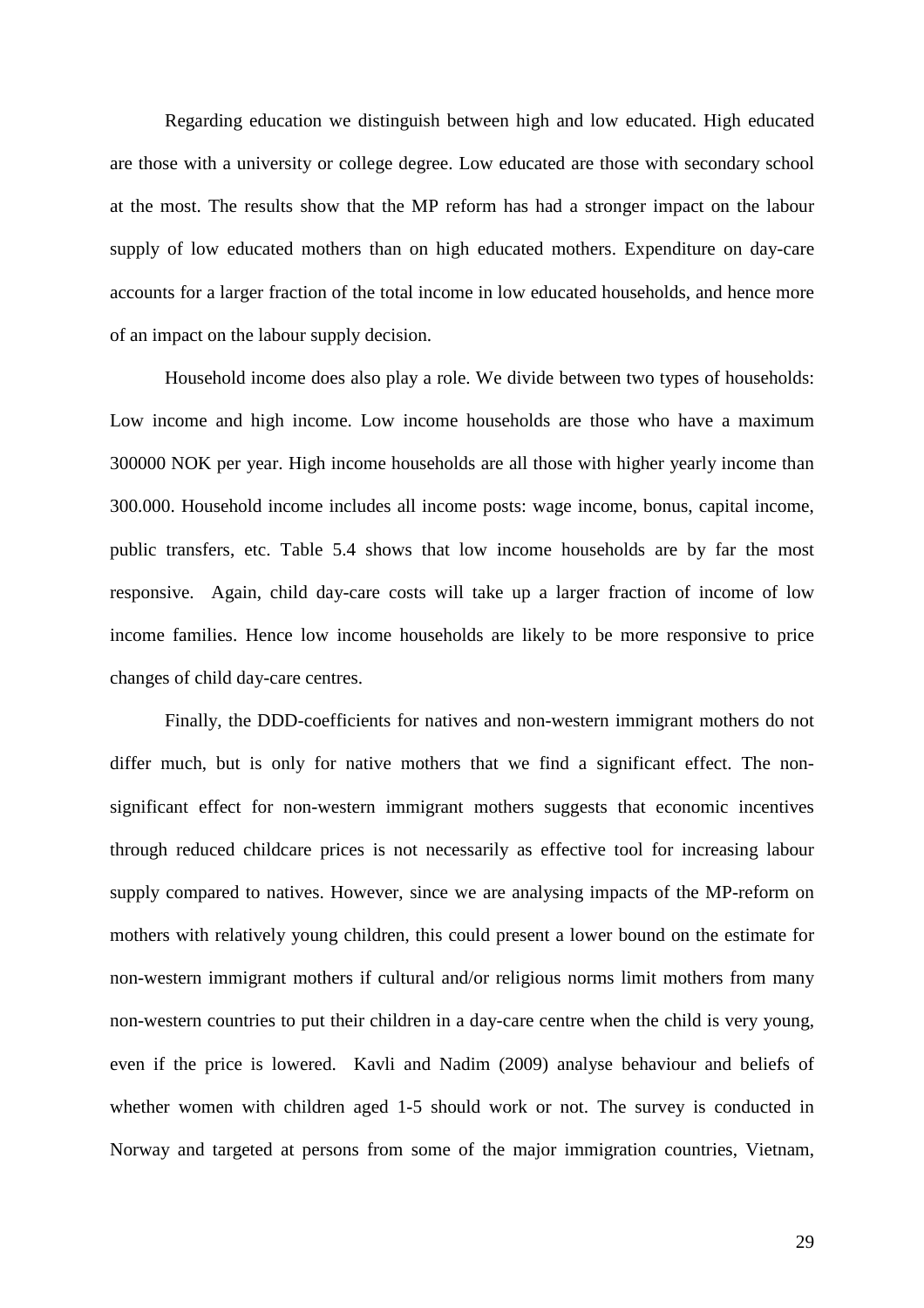Pakistan, Iran and Iraq, as well as ethic Norwegian and second generation Pakistani. The general pattern seems to be that it is more common to find persons among migrants from nonwestern countries that believe that women should be at home while the children are small. Approximately 60 per cent of first generation migrants from Pakistan believe that children 3 years of age or younger should be at home with their mothers. The equivalent figure for ethnic Norwegian is 11 per cent. When it comes to attitudes towards women with children 4-6 years old there are few that believe that mothers should not work at all. We shed some light on this issue by presenting labour supply analysis for mothers with somewhat older children in the next section.

#### **5.3. Sensitivity analyses**

#### *Pre trends in labour market participation*

One important assumption when using DD and DDD is that time effects must be common across treatments and controls. We approach the severity of this problem by presenting some simple analyses of labour market participation in the pre-reform period. Figures 5.1 and 5.2 present mean values of the share of mothers in employment. Figure 5.1 presents results for the treatment group and Figure 5.2 presents results for the control group. For both groups we show separate estimates for the MP and the non-MP period.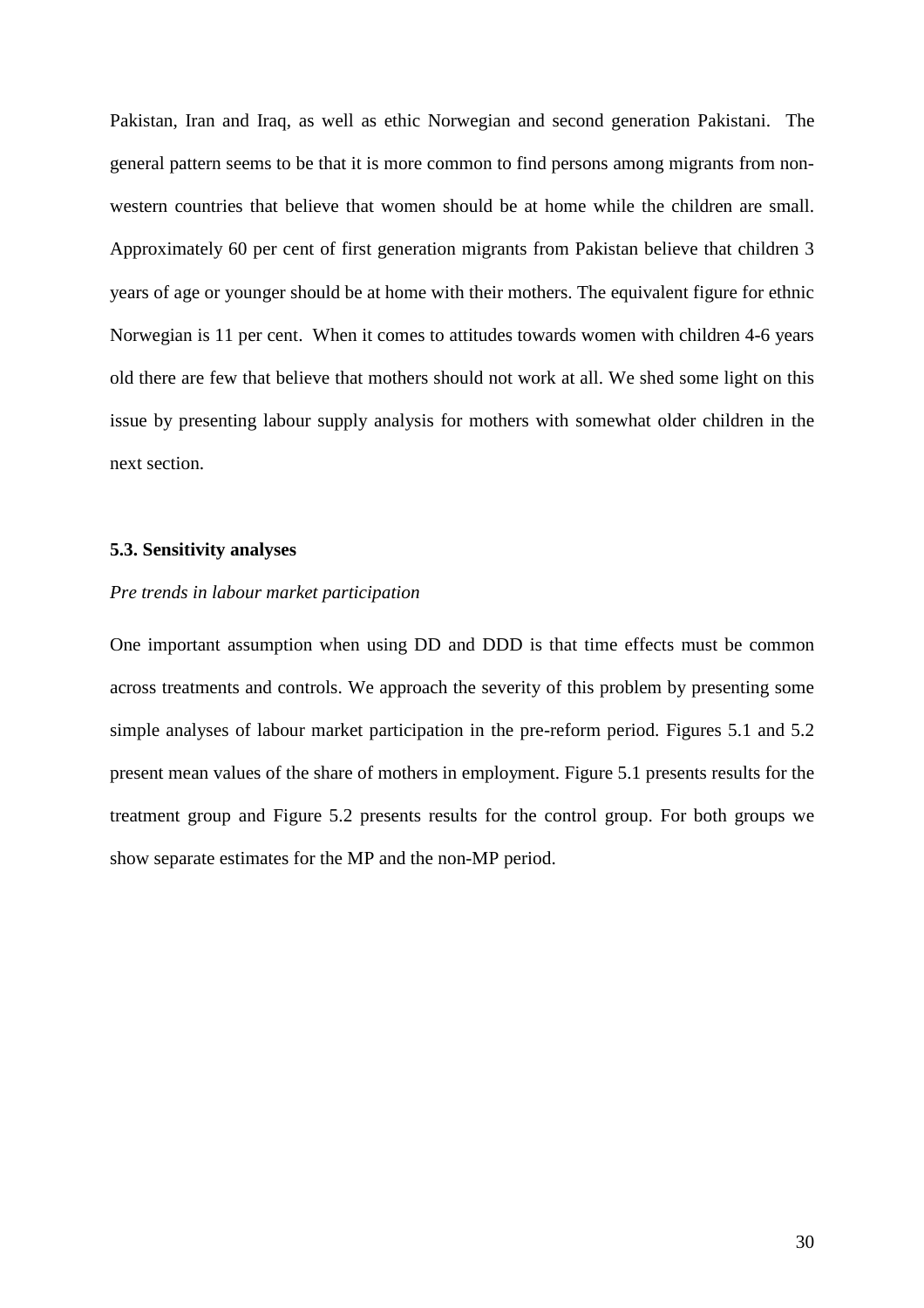*Figure 5.1. Share employed for the treatment group. MP and not-MP periods* 



*Figure 5.2. Share employed for the control group. MP and not-MP periods* 



For both the treatment and the control group we find that the mean labour market participation rate is somewhat steeper in the MP-period. We find no evidence indicating that labour supply evolved differently between the treatment and control group in the pre-periods.

#### *Test for composition effect*

A second important assumption when using DD and DDD analysis is that the composition of both treatments and controls are stable before and after the policy change. There are no standard ways of controlling for this. We shed light on the issue by regressing equation 3,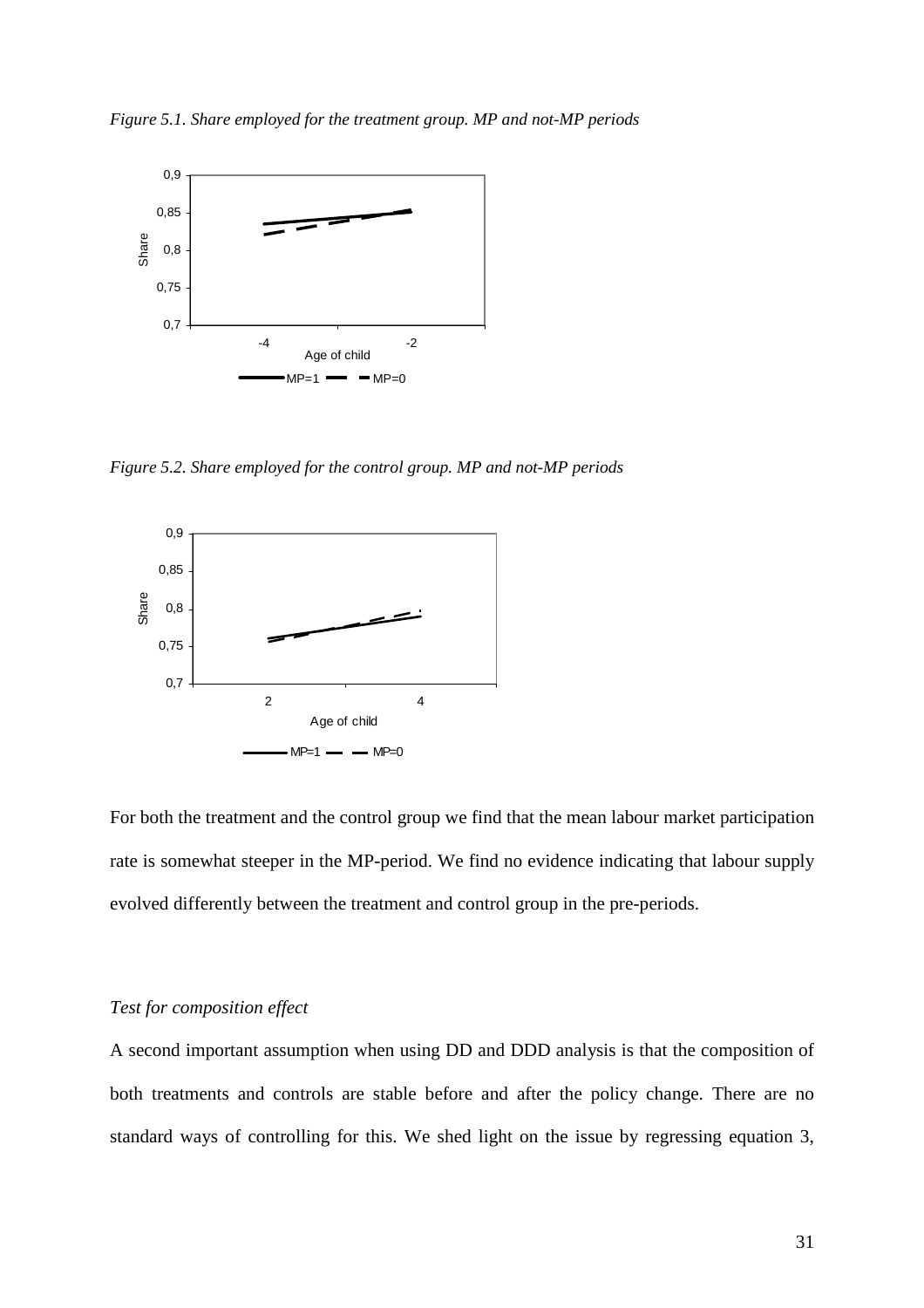replacing the dependent variable with key explanatory variables. The DDD equation for the variable secondary education can be illustrated as follows:

Secondary education<sub>ijkt</sub> = 
$$
\alpha_1 + \alpha_2 MP_{ijk} + \alpha_3 POST_{itk} + \alpha_4 TREAT_{ik} + \alpha_5 (MP_{ijk} xPOST_{itk}) +
$$
  
 $\alpha_6 (MP_{ijk} x T REAL_{ik}) + \alpha_7 (POST_{itk} x T REAL_{ik}) + \alpha_8 (MP_{ijk} x T REAL_{ik} x POST_{itk}) + \epsilon_{ijkt}$ 

In this test we only include the core explanatory variables. A simple test of no composition effects would be that  $\alpha_8 = 0$ . Table 5.5 presents results for two sets of variables: education and the presence of older children. The models include all the core explanatory variables, but we only present the results for the DDD variable.

*Table 5.5. Composition test* 

|            |            | Older children |             |              |                  |                   |
|------------|------------|----------------|-------------|--------------|------------------|-------------------|
|            | Compulsory | Secondary      | University/ | University/  | N children $<$ 6 | N children $<$ 11 |
|            |            |                | college low | college high |                  |                   |
| <b>DDD</b> | 0.001      | 0.003          | $-0.006$    | 0.001        | 0.002            | $-0.001$          |
|            | (0.006)    | (0.008)        | (0.007)     | (0.004)      | (0.003)          | (0.003)           |
| $R^2$ adj  | 0.011      | 0.008          | 0.007       | 0.009        | 0.011            | 0.010             |
| N          | 273024     | 273024         | 273024      | 273024       | 273024           | 273024            |

Note: Level of significance: \*\*\* 1 per cent, \*\* 5 per cent, \* 10 per cent.

The test for composition effects reveals no significant relationship between the DDD variable and education or the presence of older children. This result is as expected if no composition effects are present. Even though this is not a water proof test it suggests that composition of treatments and controls remain stable before and after the policy change.

# *MP and birth behaviour*

One important identifying assumption is that mothers' birth behaviour is exogenous to the reform. This has at least two implications: firstly, that the births in 2005 are exogenous to the reform, and secondly, that the subsequent births in the evaluation period, i.e. 2006 and 2007, are not influenced by the MP reform. Regarding the first implication, the MP reform was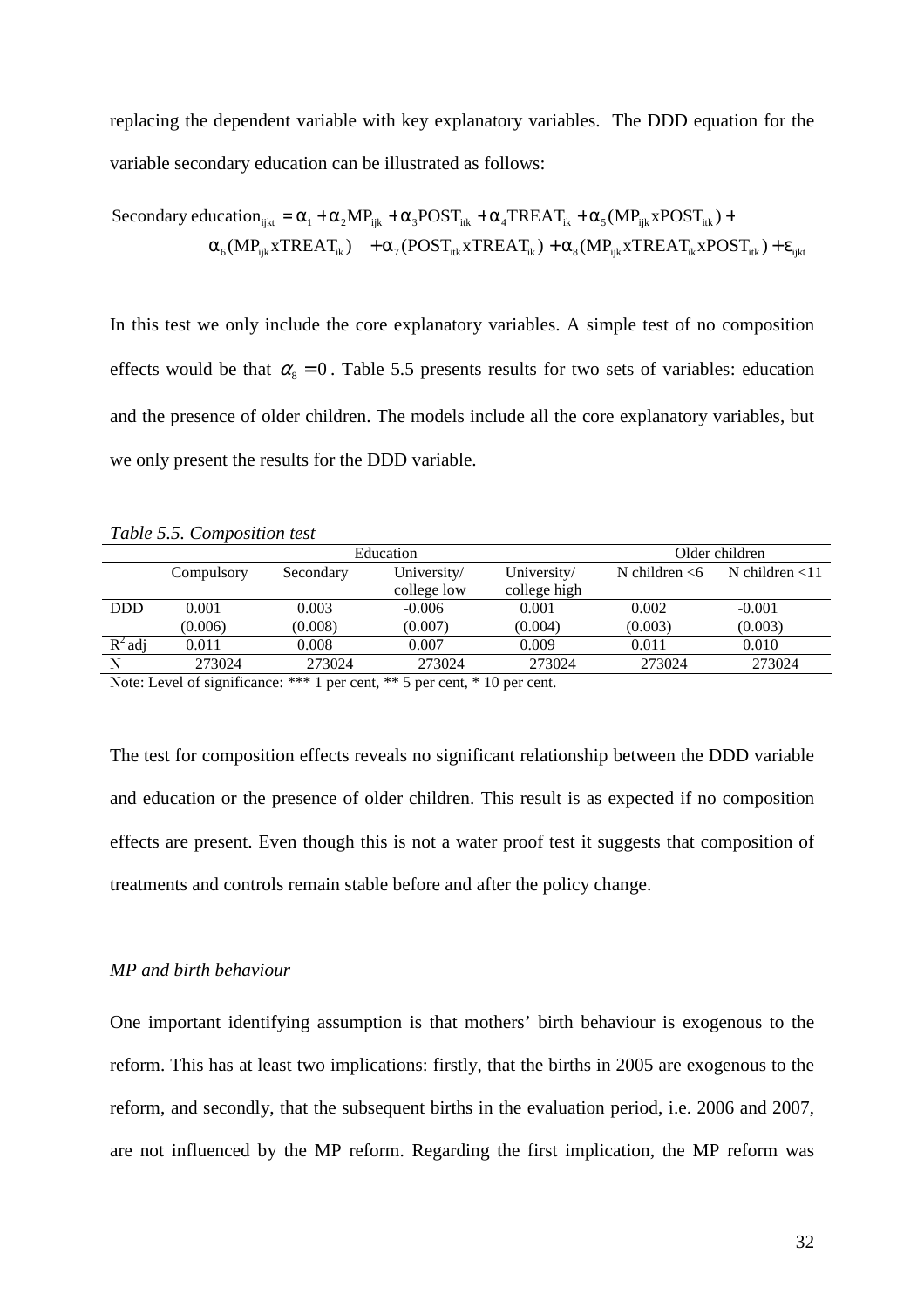publicly debated and became a law in 2003. Hence, it would be time enough to act on information on the MP-reform to have a child in 2005. It is difficult to test this, as we lack a comparison groups. To shed some light on this issue we have done one simple exercises. We have run the main regression in Table 5.2 for all mothers, i.e., not limiting the analyses to mothers that gave birth to their youngest child in the relevant years. If endogenous short-term birth behaviour is a severe problem we should expect the DDD results to differ between the two specifications. The exercise shows that the DDD coefficient is almost unaltered. Although this is clearly no proof-test of fertility effects of the MP reform, it suggests that the MP-eligible mothers did not change the spacing of births in the period under observation.

#### *Any effects for fathers?*

Finally, we carry out the analyses as presented in Table 5.3, but for men with children. That is, the sample is the same as in Table 5.3 except the gender. We do not expect to find any labour supply effects for fathers since we know that the mother is still the main caregiver for small children. Reduced child day-care should therefore have a minor effect of the fathers labour supply effect. If we do find an effect this would make us suspicious that the DDD-set up might be picking up some simultaneous labour market trend or occurrence affecting the general demand for parents with children of different ages taking place at the same time as the introduction of the MP-reform. We estimate two models, one with control variables and one without control variables.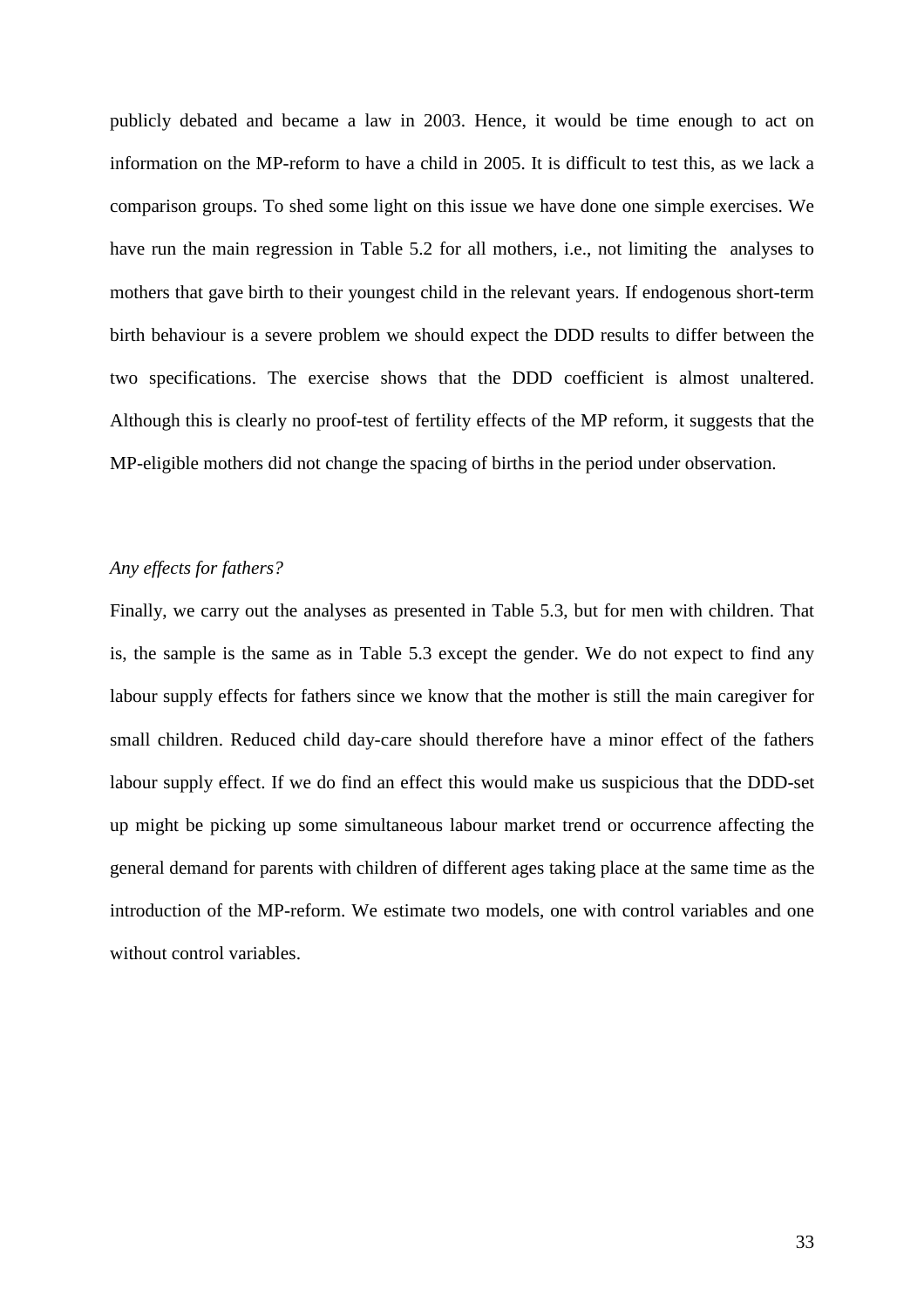|                   | Without controls |          | With controls |          |  |
|-------------------|------------------|----------|---------------|----------|--|
|                   | Coeff            | St.error |               | St.error |  |
| <b>DDD</b>        | $-0.003$         | 0.005    | $-0.005$      | 0.007    |  |
| Included controls | No               |          | Yes           |          |  |
| $R^2$ adj         | 0.010            |          | 0.073         |          |  |
| N                 | 263836           |          | 263836        |          |  |

*Table 5.6. DDD regression results. Binary measure. Fathers* 

Note: In the second model we control for the full battery of controls reported in Table 5.3. In both models we include (but do not present ) the other core variables. Level of significance: \*\*\* 1 per cent, \*\* 5 per cent, \* 10 per cent.

Table 5.6 shows that the effect of the MP-reform for fathers is equal to zero. This as expected and is reassuring in the sense that it gives us a stronger reason to believe in the results for mothers.

## **5.4. A difference-in-differences approach**

In this section we present some supplementary results based on DD-regression approach. The motivation for doing this is to check the robustness of the results, and to include mothers with somewhat older children in the treatment group. The set-up is explained in equation (3). Remember that the treatment group is now all mothers with children 1-5 years old. The control group is mothers with children 6-8 years old. Hence, we do not confine the analyses to mothers that gave birth in one specific year, as in the DDD-analyses. We limit the presentation of results to the participation variables, since the results for the duration variable are insignificant also in this set up. Table 5.7 presents the results.

| Table 5.1. DD regression results. Binary measure. Tear 2005 and 2007 |                  |          |               |          |  |  |  |  |
|----------------------------------------------------------------------|------------------|----------|---------------|----------|--|--|--|--|
|                                                                      | Without controls |          | With controls |          |  |  |  |  |
|                                                                      | Coeff            | St.error | Coeff         | St.error |  |  |  |  |
| Post                                                                 | 0.001            | 0.002    | 0.004         | 0.002    |  |  |  |  |
| Treat                                                                | $-0.045***$      | 0.002    | $-0.044***$   | 0.002    |  |  |  |  |
| PostxTreat                                                           | $0.029***$       | 0.003    | $0.029***$    | 0.003    |  |  |  |  |
| Included controls                                                    | No               |          | Yes           |          |  |  |  |  |
| $R^2$ adj                                                            | 0.010            |          | 0.095         |          |  |  |  |  |
| N                                                                    | 547676           |          | 547676        |          |  |  |  |  |

Table 5.7. *DD regression results. Binary measure. Year 2005 and 2007*

Note: In the second model we control for the full battery of controls reported in Table 5.3. Level of significance: \*\*\* 1 per cent, \*\* 5 per cent, \* 10 per cent.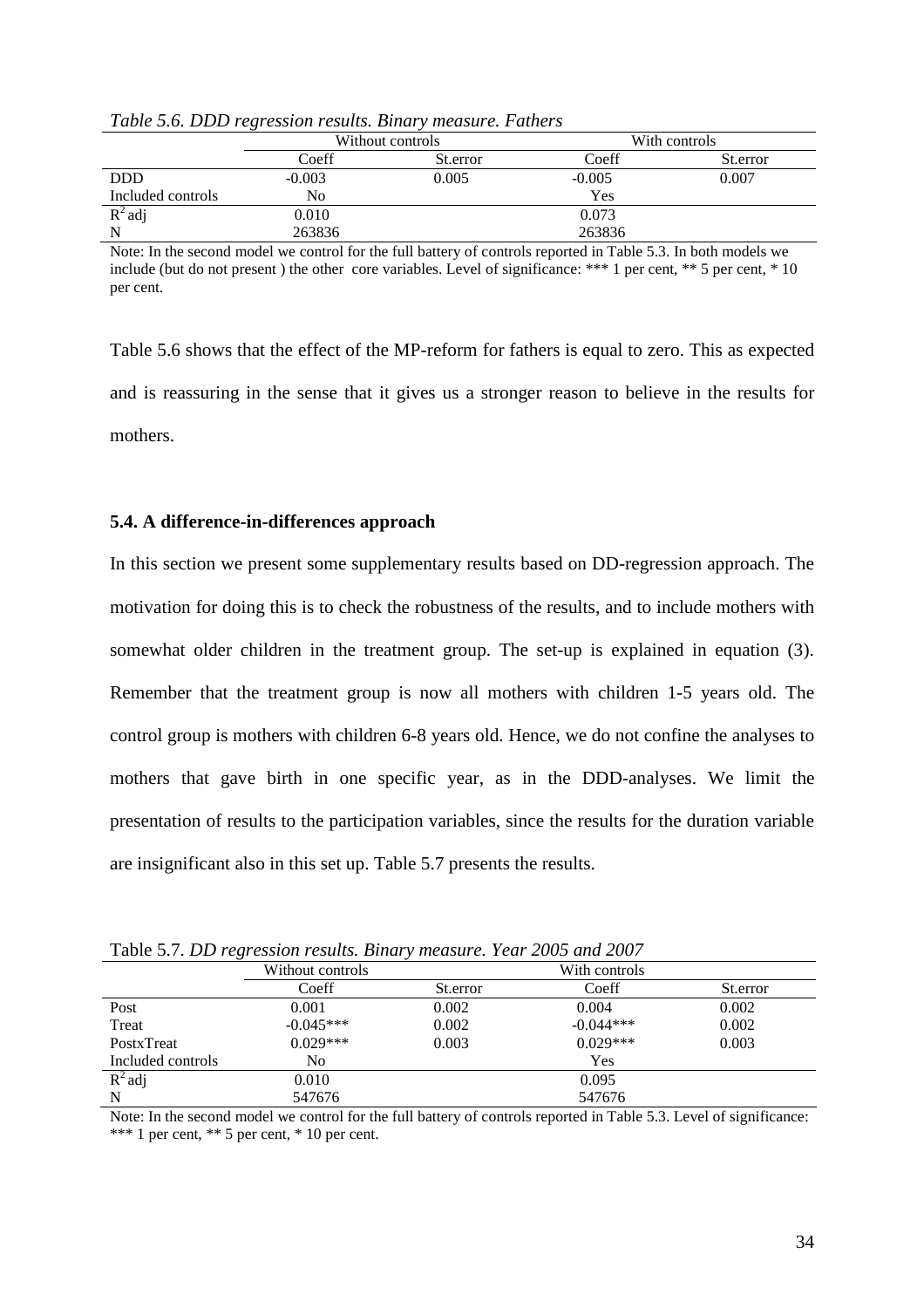In both models we find a positive effect of MP on labour supply. At face value the coefficient is somewhat smaller compared to the DDD-coefficient in Table 5.3. Due to the different setups it is difficult to compare the results head to head, but the main result is that we find a positive and sizeable effect of MP on labour supply, irrespective of set up.

Table 5.8 presents separate DD-results depending on the number of children, the educational level of the mother, household income, and ethnic origin. Regarding the number of children, for the treatment group it is number of children 1-5 years old while for the control group it is the number of children 6-8 years old. We distinguish between two groups: Mothers with one child and mothers with two children or more. The hypothesis is that the effect should be higher for mothers having several children, in line with previous arguments and findings.

| Table 5.8 DD regression results. Binary measure. Year 2005 and 2007. Different subgroups |  |  |  |
|------------------------------------------------------------------------------------------|--|--|--|
|------------------------------------------------------------------------------------------|--|--|--|

|           | Children   |            | Education  |            | Household income |            | Ethnic origin  |         |
|-----------|------------|------------|------------|------------|------------------|------------|----------------|---------|
|           | One        | Two or     | Low        | High       | Low              | High       | <b>Natives</b> | Non-    |
|           |            | more       |            |            |                  |            |                | western |
| PostxT    | $0.027***$ | $0.035***$ | $0.039***$ | $0.011***$ | $0.060***$       | $0.022***$ | $0.020***$     | 0.047   |
| reat      | (0.003)    | (0.003)    | (0.003)    | (0.003)    | (0.006)          | (0.003)    | (0.003)        | (0.010) |
| $R^2$ adj | 0.094      | 0.120      | 0.053      | 0.010      | 0.146            | 0.086      | 0.065          | 0.109   |
| N         | 431866     | 176389     | 308131     | 212779     | 138853           | 408823     | 246100         | 52587   |

Note: In all models we control for the other MP core variables and the full battery of controls reported in Table 5.3. Level of significance: \*\*\* 1 per cent, \*\* 5 per cent, \* 10 per cent. The results show that the DD coefficient is larger for mothers having two or more children.

The difference in labour supply between treatment and controls from the pre to the post period should increase with number of children, as the treatment group will have more MP-eligible children in the post-period. The result in Table 5.7 is in line with the results in Table 5.4. The results for mothers with different levels of education show that the effect of the MP-reform is larger for low skilled mothers. Finally, we find that households with low income are more responsive to the reform than households with high income. All these results are in line with the results in Table 5.4.

Finally, we present separate estimates for native mothers and non-western immigrant mothers. In contrast to the DDD-estimate results in able 5.4, the DD estimates in Table 5.8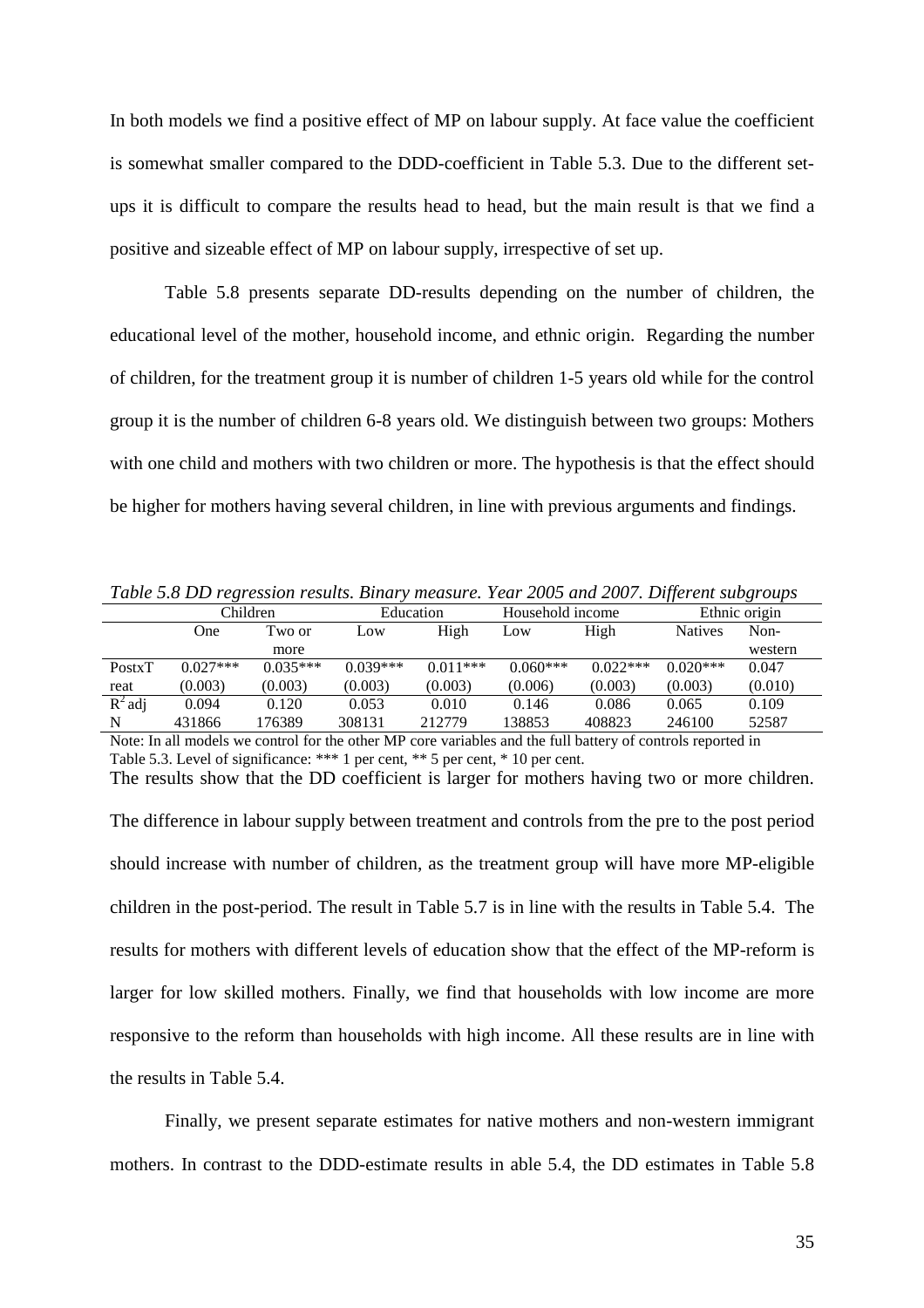show that the effect is stronger non-western immigrant mothers than for native mothers. One possible explanation for this discrepancy is that the treatment group in Table 5.8 contains mothers with somewhat older children as well. As mentioned in the previous section, cultural or religious norms may limit non-western immigrants' mothers' labour market entry when the children are small, even if prices of child care is reduced. But, if these cultural or religious norms are most present when the children are very small, the impact of reduced child care prices may show up when we include mothers with older children in the treatment group. To follow up this hypothesis we have estimated two separate regressions for non-western immigrant mothers; in the first regression we define the treatment group as mothers which youngest child is 2 years or younger (i.e., we leave out 2-5 year olds from the original treatment group). In the second regression we define the treatment groups as mothers which youngest child is *older* than two years (i.e., we leave out mothers with children where the youngest child is 2 years or younger). The results from this regressions show that the effect of the MP-reform for non-western immigrant mothers is much stronger for the latter group (results not shown but available upon request), i.e., for mothers with somewhat older children. This result is in line with the above hypothesis. This result lends support to arguments saying that also non-western immigrant mothers are responsive to economic incentives. Generally, a positive impact of reduced childcare costs for immigrant workers is also in line with results in Schlosser (2006), reporting that the labour supply of Arab mothers in Israel increased sharply after reduction in childcare costs.

#### *A regional approach*

So far we have not utilized the information on the development in child day-care prices in different municipalities before and after the introduction of the MP-reform in 2006. Since some municipalities reduced prices more than others this geographical variation can be used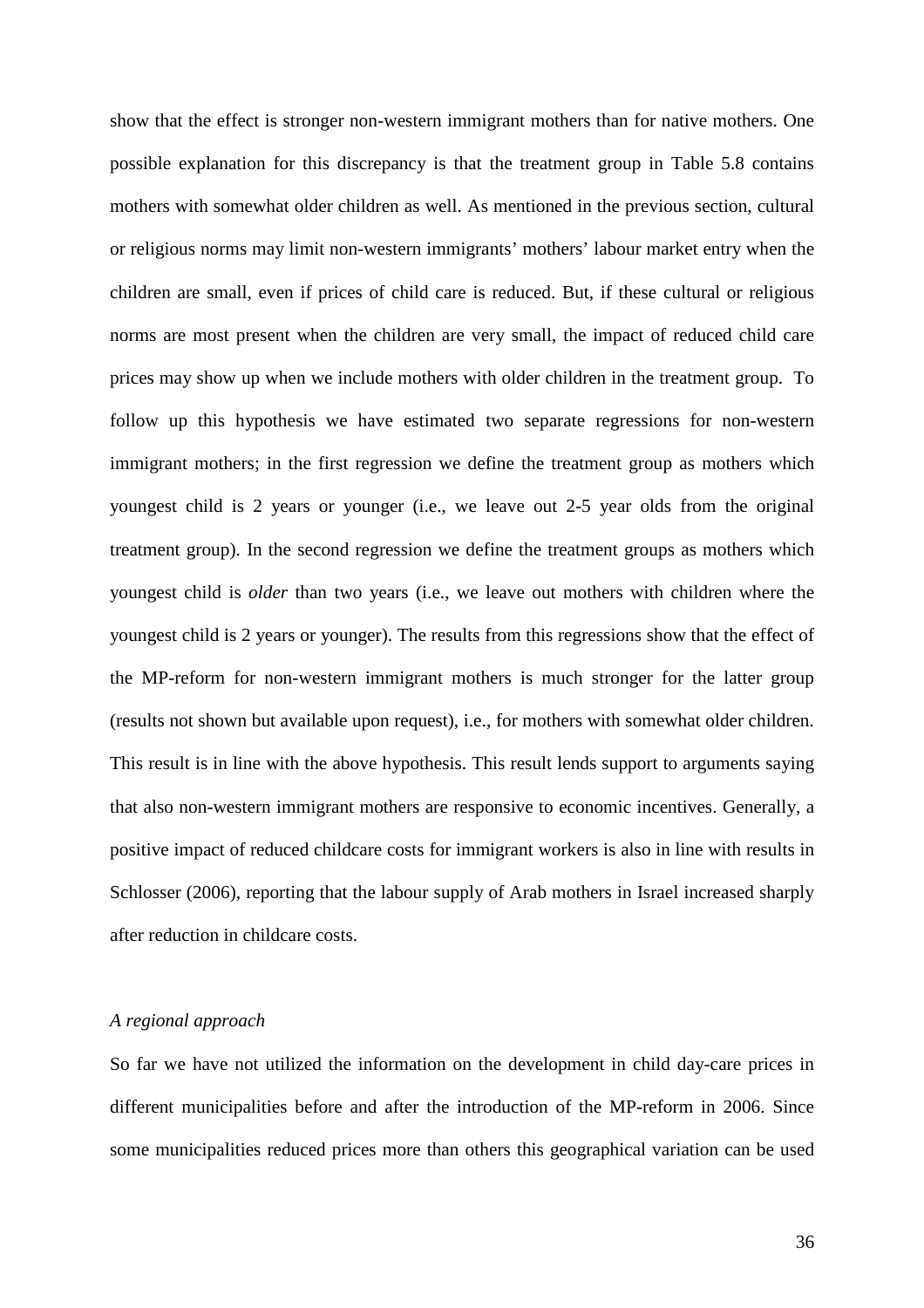to construct treatment and control group in a difference in difference framework. The analyses in this section are limited to the sample of municipalities (109 of 439 communities) that reported childcare prices. Since all municipalities reduced childcare prices as a consequence of the 2006 reform (varying from 1463 NOK to 50 NOK), the definition of treatment and control groups must be based on some subjective judgment. We define municipalities that have reduced monthly prices of child day-care slots by 500 NOK or more as the treatment group (TREAT=1). The control group is municipalities that have reduced the price by less than 500 NOK (TREAT=0). The POST variable is defined in the same manner as in Table 5.6. The sample used in the analyses are now limited to mothers with MP-eligible children (1- 5 years old)e. The hypothesis is that we expect to find a larger increase in mothers' labour supply in municipalities that have reduced childcare prices a lot. Table 5.8 presents the results:

| Tubic 5.0. DD Text contour results. Dural y measure, Tear 2005 and 2007, Itextonial approach |                  |          |               |          |  |  |  |
|----------------------------------------------------------------------------------------------|------------------|----------|---------------|----------|--|--|--|
|                                                                                              | Without controls |          | With controls |          |  |  |  |
|                                                                                              | Coeff            | St.error | Coeff         | St.error |  |  |  |
| Post                                                                                         | $0.029***$       | 0.002    | $-0.001$      | 0.007    |  |  |  |
| Treat                                                                                        | $-0.057***$      | 0.002    | $-0.056***$   | 0.006    |  |  |  |
| PostxTreat                                                                                   | $0.022***$       | 0.003    | $0.023***$    | 0.007    |  |  |  |
| Included controls                                                                            | No               |          | Yes           |          |  |  |  |
| $R^2$ adj                                                                                    | 0.010            |          | 0.119         |          |  |  |  |
| N                                                                                            | 547676           |          | 227676        |          |  |  |  |

Table 5.8. *DD regression results. Binary measure. Year 2005 and 2007. Regional approach*

Note: In the second model we control for the full battery of controls reported in Table 5.3. Level of significance: \*\*\* 1 per cent, \*\* 5 per cent, \* 10 per cent.

The results show that the effect of the MP-reform is larger in municipalities that have reduced the child day- care prices the most. The DD-coefficient is almost identical to the one reported in Table 5.6, and suggest that the MP reform has increased the labour supply by 2.3 percentage points. In sum, irrespective of set-up we find results that support the hypothesis that reduced childcare costs increase mothers' labour supply.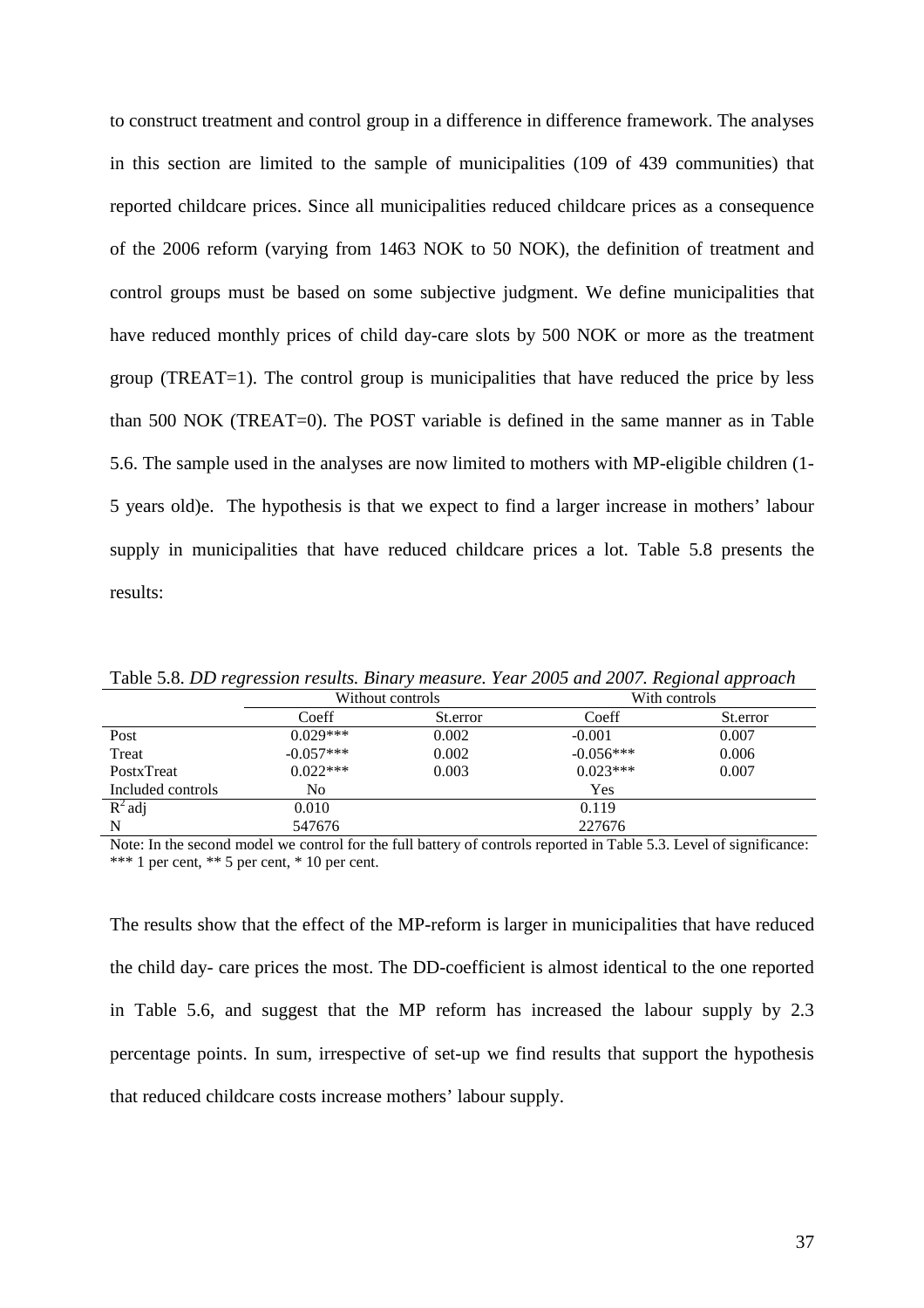## **6. Conclusion and discussion**

In an international context, Norway has a generous public family policy. Subsidised childcare is one important part of this policy. In an international context the female labour market participation rate is also very high in Norway. Together with Denmark and Sweden Norway has the highest female employment rate in the OECD area (OECD 2008). The main question we ask in this paper is whether reduced childcare costs in such an environment –where female labour supply is already high - is an effective tool for increasing labour supply among mothers even further. To answer this question we exploit exogenous variation in the eligibility to reduced child care costs introduced by the introduction of public policy.

In the spring of 2003, a broad political agreement was reached. The goal of the reform was twofold: To increase child day-care coverage rates and to reduce the day-care prices paid by parents (Innst. S. nr. 50200-2003). The intention was that all parents that wanted a child day-care slot should get one, and that the costs of a slot should be reduced. The overall goal of the reform was that neither private economic conditions nor lack of child care slots should exclude families from using formal child day-care.

Regarding reduced child day-care prices, the first part was introduced in 2004 while the second and larger part was introduced in 2006 respectively. In April 2004 a cap on the price the municipality could charge parents was set. The cap was set to 2750 Norwegian kroner (NOK) per month for a full time slot (approximately 340 Euro). In January 2006, a second reform was introduced, reducing the cap further to 2250 NOK per month for a fulltime slot. Statistics show that it was mainly the reform of 2006 that resulted in any significant reduction in child day-care prices, and consequently this is the reform we exploit in this paper. The cap of 2006 resulted in a large and almost uniform nationwide reduction in child day-care prices. Parallel to the decrease in prices there was also a large increase in the day-care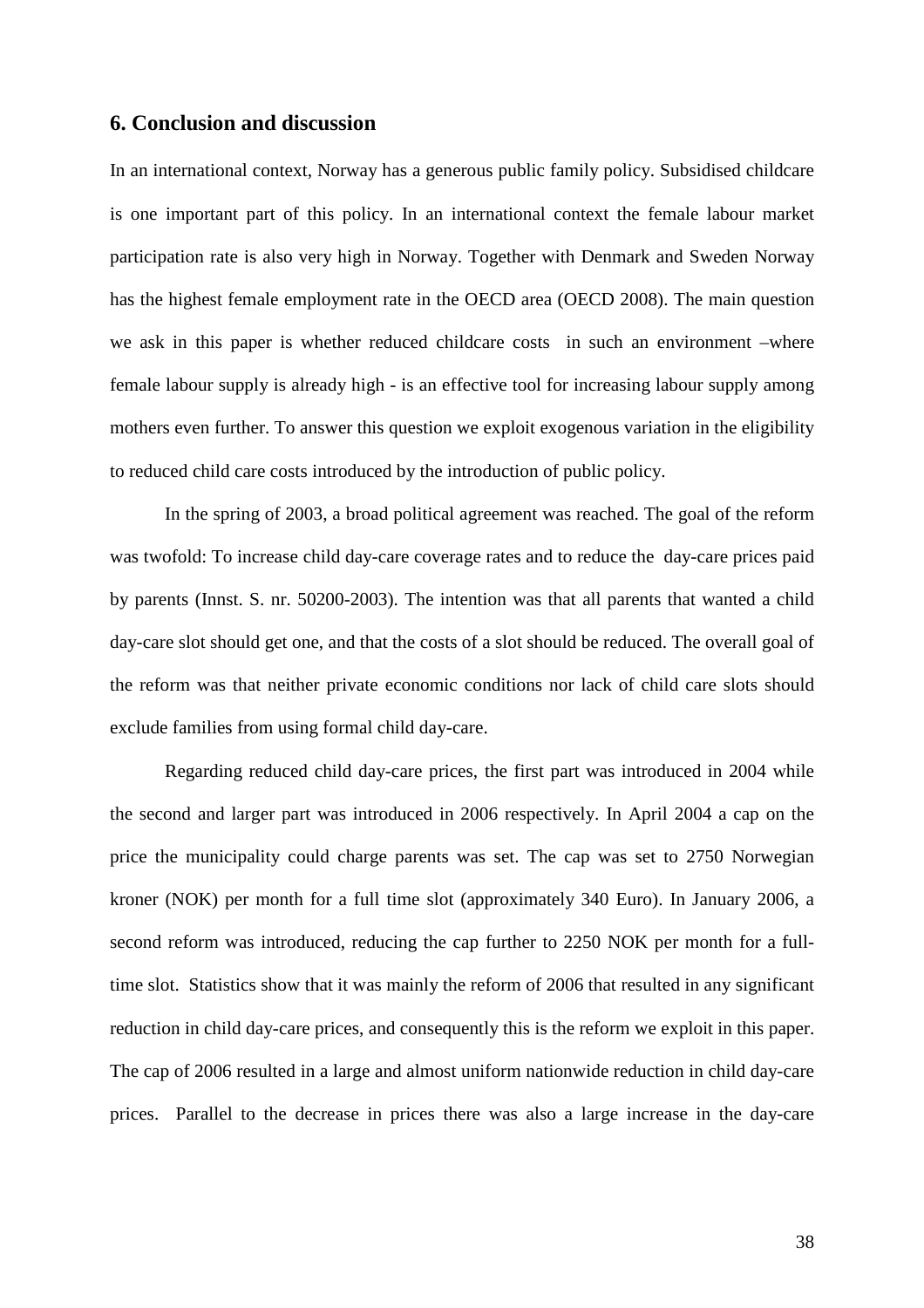capacity. In the analyses we control for the build up of the coverage rates by including municipality specific coverage rates for the whole period under study.

 All analyses are conducted using high quality and very detailed register data for the whole population of mothers. The group under study is mothers in age range 20-45. We use two measures of labour supply; participation and number of working days. Participation is measured by a dummy variable taking the value 1 if the mothers participate in the labour market, and 0 otherwise. Number of working days is measured by number of working days, conditional on participation. Therefore, the first measure gives us the effect on the extensive margin, and the second measure gives us the effect on the extensive margin.

The results show that the decrease in child day-care prices did lead led to a rise in mothers' labour market participation rate. The impact is in the range of 4 percentage points, or approximately 5 per cent. The reform seems to have only a minor impact on number of working hours (days), given participation. The positive and significant participation result and the positive but small and insignificant duration result is on line with previous results suggesting that labour supply is more elastic on the extensive margin.

The positive and sizeable impact on participation is robust after controlling for pre trend differences and composition effects. The result is also robust across different model specifications. In summary, our results lend support to the hypothesis that cheaper childcare can be an effective toll for increasing labour supply among mothers, even in an environment characterised by already high female labour supply.

Finally, it seems relevant to compare our results with two previous mentioned studies: First, the Swedish results in Lundin (2008) reporting almost zero effects for a reform with similar attributes as the Norwegian. Sweden are Norway are similar in many ways relevant for analysing the labour market; high labour market participation among women and a generous public family policy are two common attributes. One possible explanation for the divergent

39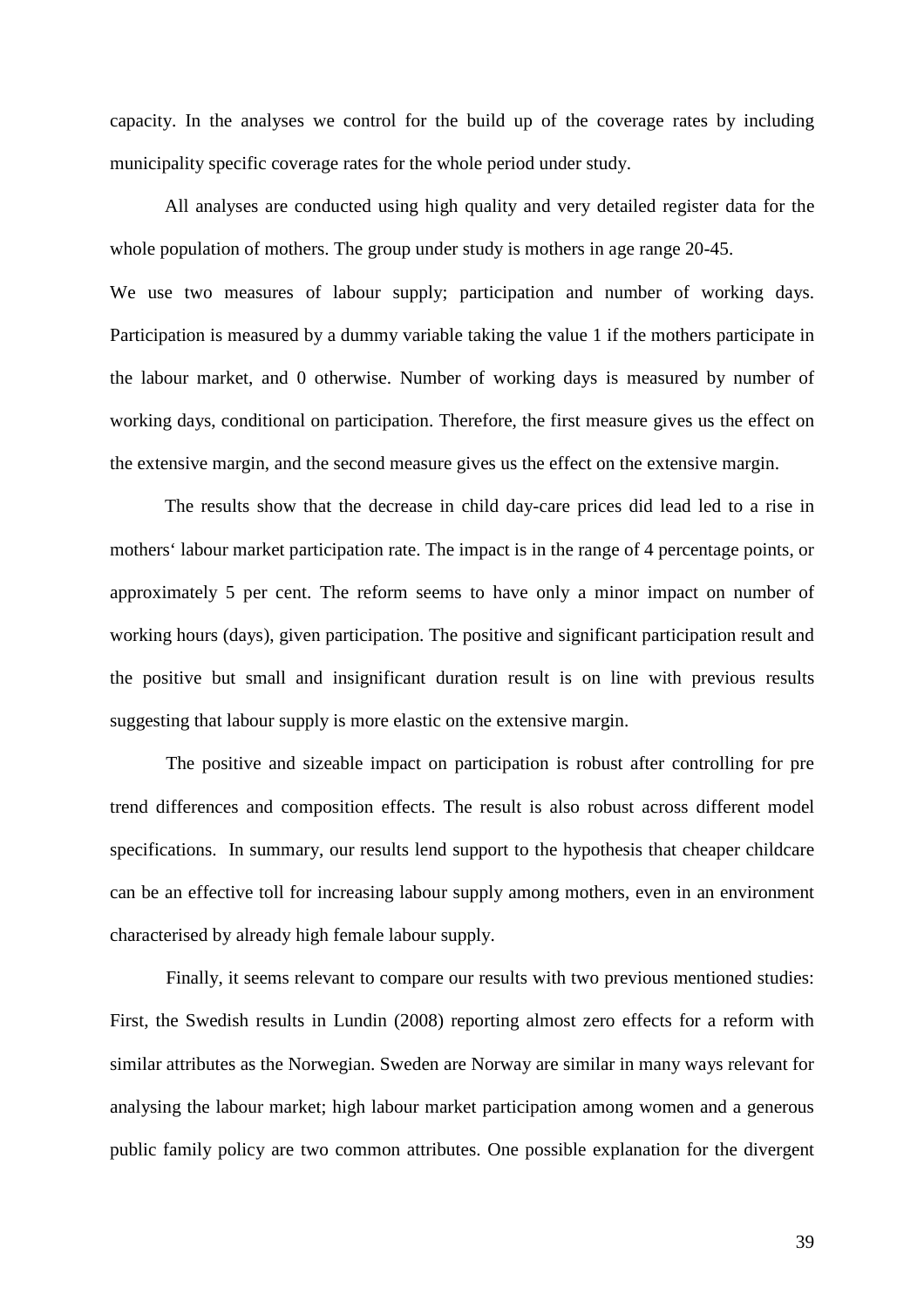results is that child day-care prices historically have been somewhat higher in Norway than in Sweden (OECD 2007). Reduced childcare costs may therefore be more effective when they initially are at a higher level. Another factor that might have some influence on differences in behaviour is that Sweden has had full coverage for both younger and a bit older infants for several decades. Hence there might be some normative implications as to whether mothers with small children should work or not that are different in these two countries. Secondly, Havnes and Mogstad (2009) use Norwegian data and find no impact of a large expansion in child care coverage in Norway in the 1970's on maternal employment of mothers. One possible explanation for the divergent results is that they consider mothers of children aged 3 to 6, somewhat older compared to our preferred DDD-mothers. Furthermore, they consider maternal employment after the passage of the Kindergarten Act in 1975. We consider maternal employment in a different context, almost thirty years later.

## **References**

- Angrist, J. (2001), "Estimation of limited-dependent variable models with binary endogenous regressors. Simple strategies for empirical strategies." *Journal of Business Economics and Statistics* 19: 2-16.
- Baker, M., J. Gruber, and K. Milligan (2005), "Universal Childcare, Maternal Labor Supply, and Family Well-Being." NBER Working Paper, no. 11832.
- Berger, M. C., and D A Black (1992), "Child care subsidies, quality of care, and the labor supply of low-income single mothers." *The Review of Economics and statistics*, 74: 635- 642.
- Bera, AK., Jarque CM, Lee LF, 1984. Testing the normality assumption in limited dependent variable models. International Economic Review, 25; 563–578.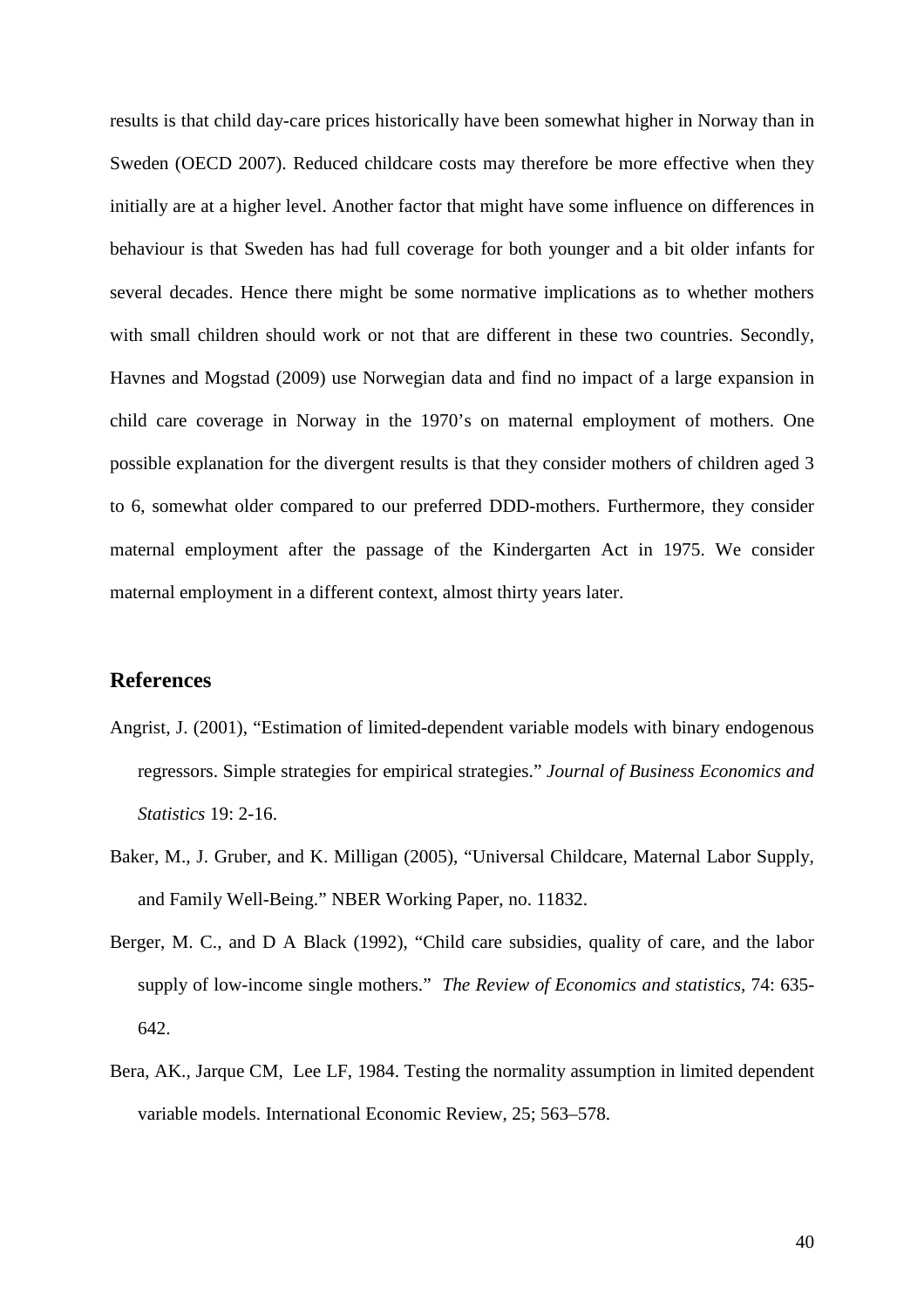- Blau DM, Robins PK (1988) "Child-care costs and family labour market participation." *The Review of Economics and Statistics* 70; 374-381.
- Blau, D., Tekin E, (2001), "The determinants and consequences of childcare subsidy receipt by low-income families." In: Meyer B, Duncan G (Eds), The incentives of government programs and the well-being of families. Chicago and Evanston, IL, Joint Center for Policy Research.
- Blau D.(2003), "Child care subsidy programs." In: Moffitt, R. (ed.), Means tested social programs. University of Chicago Press.
- Blau, D., and J. Currie (2006), "Who's minding the kids? Preschool day care, and after school care." In Welch, F., and E Hanushek (ed.), The Handbook of the economics of education, New York: North Holland.
- Connelly R, (1992). "The effects of childcare costs on married women's labour force participation." *The Review of Economics and Statistics.* 74; 83-90.
- Connelly R, Kimmel J, (2000), "Marital status and full-time/part-time work status in child care choices." Working paper. W. E. Upjohn Institute. Kalamazoo USA. 18; 69-92.
- Havnes, T., og M. Mogstad (2009),"The irrelevance of subsidized child care for maternal employment: The Norwegian experience." Manuscript.
- Kavli H. C. og M. Nadim(2009), Familiepraksis og likestilling i innvandrere familier. FAFOreport 2009:39
- Kimmel J, (1998), "Child care costs as a barrier to employment for single and married mothers." *The Review of Economics and Statistics*, 80; 287-299.
- Kornstad, T., and T. O. Thoresen (2003), "Effects of family policy reforms in Norway." Financial Economics, xx:yy-zz.
- Langørgen A., Simen Pedersen and Rolf Aaberge, 2010. Stabilitet i kommunenes økonomiske atferd 2001-2008. SSB Rapporter 25/2010